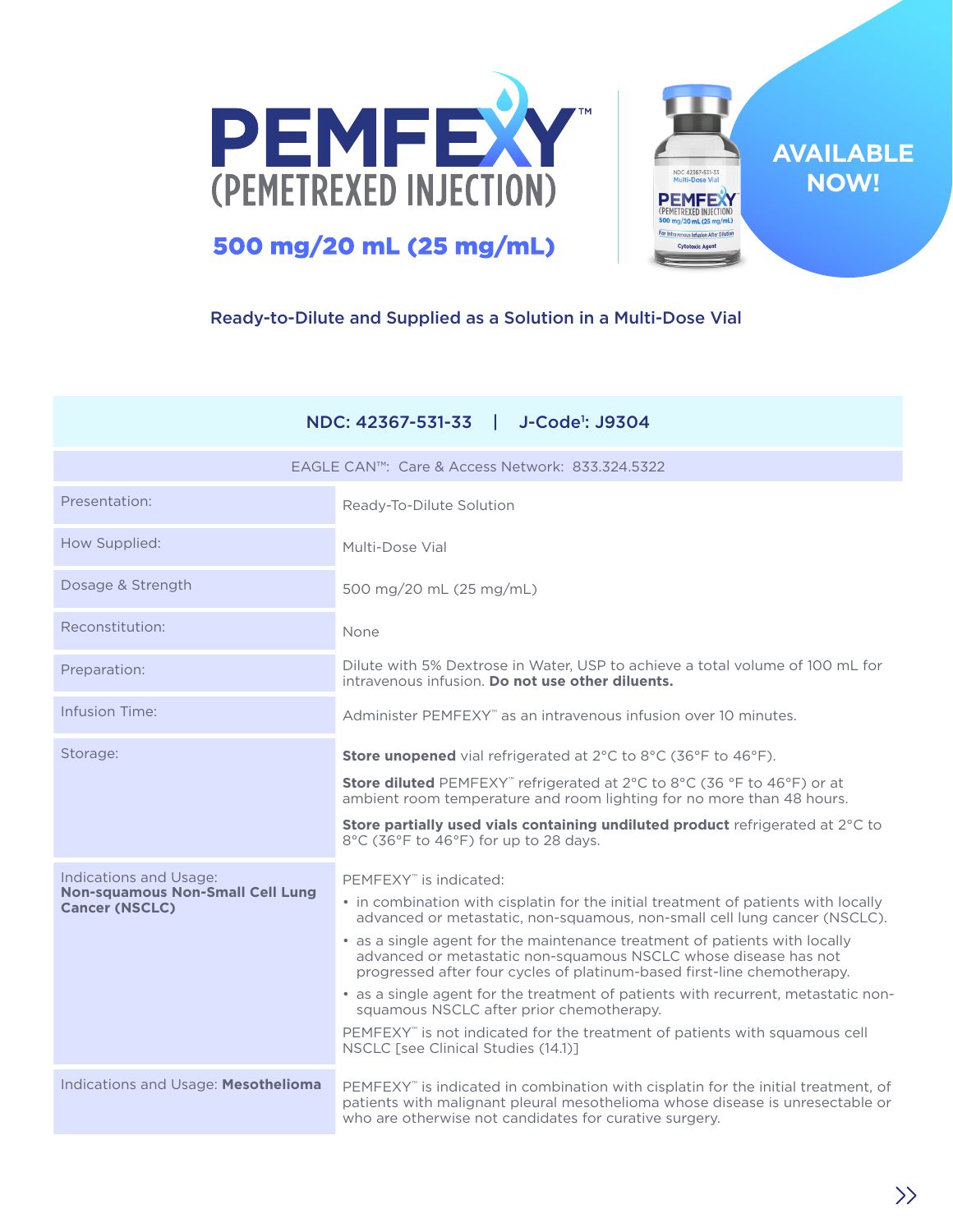| Preparation and Administration:  | PEMFEXY" is a cytotoxic drug. Follow applicable special handling and disposal<br>procedures. <sup>2</sup>                                                                                                                                                                                                                                                                                                                                                                                                                                                                                    |
|----------------------------------|----------------------------------------------------------------------------------------------------------------------------------------------------------------------------------------------------------------------------------------------------------------------------------------------------------------------------------------------------------------------------------------------------------------------------------------------------------------------------------------------------------------------------------------------------------------------------------------------|
|                                  | • Calculate the dose of PEMFEXY" and determine the number of vials needed.                                                                                                                                                                                                                                                                                                                                                                                                                                                                                                                   |
|                                  | • Withdraw the calculated dose of PEMFEXY" from the vial(s).                                                                                                                                                                                                                                                                                                                                                                                                                                                                                                                                 |
|                                  | • Store unused portion in vial refrigerated at 2°C to 8°C (36°F to 46°F) for up<br>to 28 days. Each vial contains 500 mg pemetrexed per 20 mL (25 mg/mL).<br>The vial contains an excess of pemetrexed to facilitate delivery of labeled<br>amount.                                                                                                                                                                                                                                                                                                                                          |
|                                  | • Dilute PEMFEXY" with 5% Dextrose in Water, USP to achieve a total volume<br>of 100 mL for intravenous infusion. Do not use other diluents, such as<br>Lactated Ringer's Injection, USP or Ringer's Injection, USP.                                                                                                                                                                                                                                                                                                                                                                         |
|                                  | • Visually inspect for particulate matter and discoloration prior to<br>administration, whenever solution and container permit. Discard if particulate<br>matter or discoloration is observed.                                                                                                                                                                                                                                                                                                                                                                                               |
|                                  | • Administer PEMFEXY" as an intravenous infusion over 10 minutes.                                                                                                                                                                                                                                                                                                                                                                                                                                                                                                                            |
|                                  | Store diluted PEMFEXY" refrigerated at 2°C to 8°C (36 °F to 46°F) or at<br>ambient room temperature and room lighting for no more than 48 hours. When<br>prepared as directed, infusion solutions of PEMFEXY" contain no antimicrobial<br>preservatives. Discard after 48 hours.                                                                                                                                                                                                                                                                                                             |
| Contraindications:               | PEMFEXY <sup>*</sup> is contraindicated in patients with a history of severe<br>hypersensitivity reaction to pemetrexed [see Adverse Reactions (6.1)]                                                                                                                                                                                                                                                                                                                                                                                                                                        |
| <b>Warnings and Precautions:</b> | Warnings and precautions are described in the labeling as follows:                                                                                                                                                                                                                                                                                                                                                                                                                                                                                                                           |
|                                  | • Myelosuppression and increased risk of Myelosuppression without Vitamin<br>Supplementation [see Warnings and Precautions (5.1)] • Renal Failure [see<br>Warnings and Precautions (5.2)] . Bullous and Exfoliative Skin Toxicity [see<br>Warning and Precautions (5.3)] • Interstitial Pneumonitis [see Warnings and<br>Precautions (5.4)] • Radiation Recall [see Warnings and Precautions (5.5)] •<br>Increased Risk of Toxicity with Ibuprofen in Patients with Renal Impairment<br>[see Warnings and Precautions (5.6)] • Embryo-Fetal Toxicity [see Warnings<br>and Precautions (5.7)1 |
| <b>Adverse Reactions:</b>        | In addition to the clinically significant adverse reactions listed under Warnings<br>and Precautions, clinical trials experience is described in the labeling as follows:                                                                                                                                                                                                                                                                                                                                                                                                                    |
|                                  | In clinical trials, the most common adverse reactions (incidence $\geq 20\%$ )<br>of pemetrexed, when administered as a single-agent are fatigue, nausea,<br>and anorexia. The most common adverse reactions (incidence $\geq$ 20%) of<br>pemetrexed when administered with cisplatin are vomiting, neutropenia,<br>anemia, stomatitis/pharyngitis, thrombocytopenia, and constipation. [Clinical<br>Trials Experience 6.11                                                                                                                                                                  |
| Website:                         | <b>WWW.PEMFEXY.COM</b>                                                                                                                                                                                                                                                                                                                                                                                                                                                                                                                                                                       |

# Please see accompanying full Prescribing Information.

## **References:**

1. Centers for Medicare & Medicaid Services (CMS)Transmittal 10373, dated September 24, 2020. SUBJECT: October 2020<br>Update of the Hospital Outpatient Prospective Payment System (OPPS).<br>2. "OSHA Hazardous Drugs." OSHA. htt

3. PEMFEXY [prescribing information]. Woodcliff Lake, NJ: Eagle Pharmaceuticals, Inc: 2020.



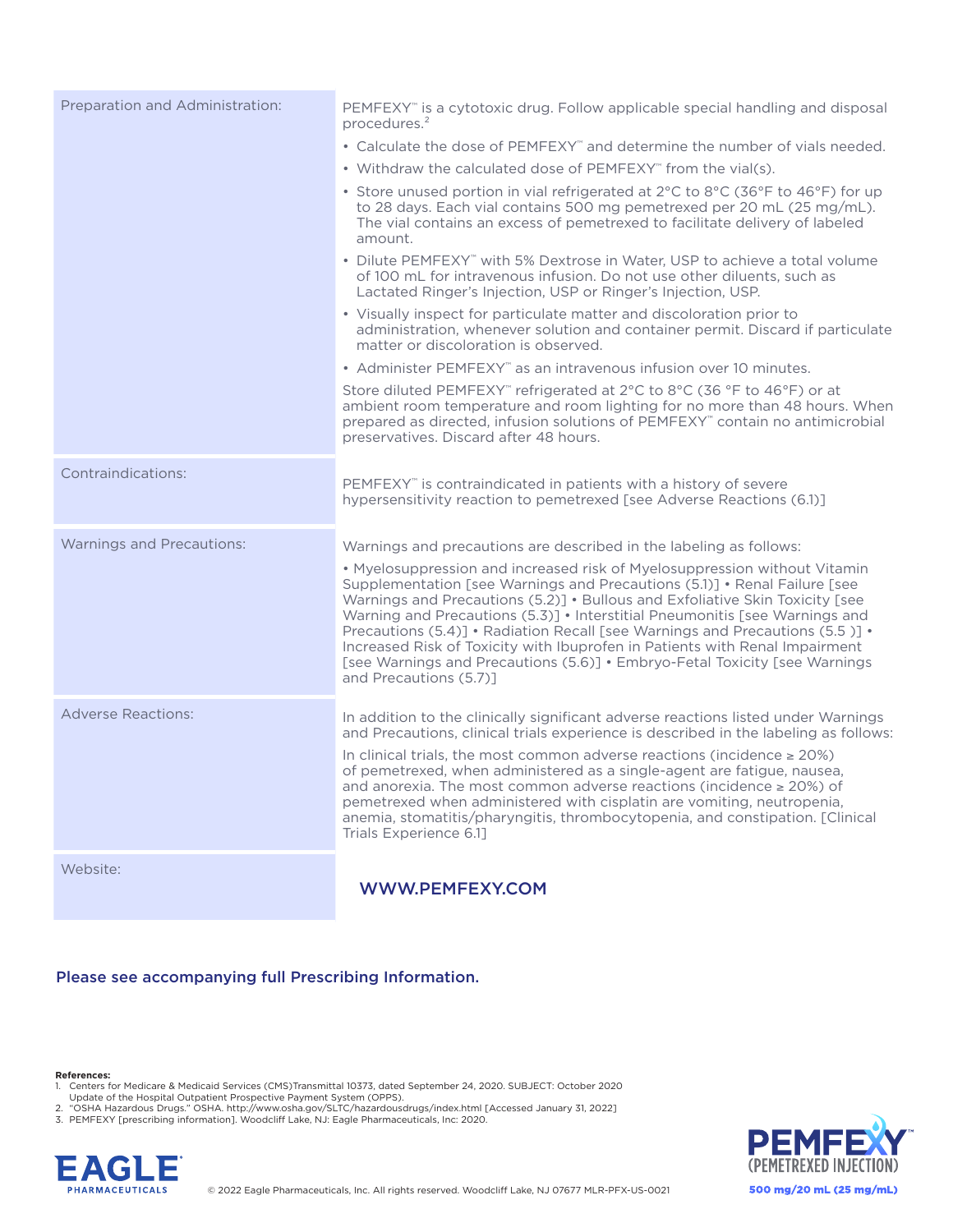

500 mg/20 mL (25 mg/mL)

#### **To report SUSPECTED ADVERSE REACTIONS, contact Eagle at 1-855-318-2170 or FDA at 1-800-FDA-1088 or www.fda.gov/medwatch**

#### **FULL PRESCRIBING INFORMATION**

**1 INDICATIONS AND USAGE**

**1.1 Non-squamous Non-Small Cell Lung Cancer** PEMFEXY™ is indicated:

- in combination with cisplatin for the initial treatment of patients with locally advanced or metastatic, non-squamous, non-small cell lung cancer (NSCLC).
- as a single agent for the maintenance treatment of patients with locally advanced or metastatic nonsquamous NSCLC whose disease has not progressed after four cycles of platinum-based first-line chemotherapy.
- as a single agent for the treatment of patients with recurrent, metastatic non-squamous NSCLC after prior chemotherapy.

Limitations of Use: PEMFEXY is not indicated for the treatment of patients with squamous cell NSCLC *[see Clinical Studies 14.1].*

## **1.2 Mesothelioma**

PEMFEXY is indicated in combination with cisplatin for the initial treatment of patients with malignant pleural mesothelioma whose disease is unresectable or who are otherwise not candidates for curative surgery.

## **2 DOSAGE AND ADMINISTRATION**

- **2.1 Recommended Dosage for Non-squamous Non-Small Cell Lung \_\_\_Cancer**
- The recommended dosage of PEMFEXY, when administered with \_ cisplatin for initial treatment of locally advanced or metastatic nonsquamous NSCLC in patients with a creatinine clearance (calculated by Cockcroft-Gault equation) of 45 mL/min or greater, is 500 mg/m<sup>2</sup> as an intravenous infusion over 10 minutes administered prior to cisplatin on Day 1 of each 21-day cycle for up to six cycles in the absence of disease progression or unacceptable toxicity.
- The recommended dosage of PEMFEXY for maintenance treatment of non-squamous NSCLC in patients with a creatinine clearance (calculated by Cockcroft-Gault equation) of 45 mL/min or greater is 500 mg/m<sup>2</sup> as an intravenous infusion over 10 minutes on Day 1 of each 21-day cycle until disease progression or unacceptable toxicity after four cycles of platinum-based first-line chemotherapy.
- The recommended dosage of PEMFEXY for treatment of recurrent non-squamous NSCLC in patients with a creatinine clearance (calculated by Cockcroft-Gault equation) of 45 mL/min or greater is 500 mg/m<sup>2</sup> as an intravenous infusion over 10 minutes on Day 1 of each 21-day cycle until disease progression or unacceptable toxicity.

## **2.2 Recommended Dosage for Mesothelioma**

The recommended dosage of PEMFEXY, when administered with cisplatin, in patients with a creatinine clearance (calculated by Cockcroft-Gault equation) of 45 mL/min or greater is 500 mg/m<sup>2</sup> as an intravenous infusion over 10 minutes on Day 1 of each 21-day cycle until disease progression or unacceptable toxicity.

## **2.3 Renal Impairment**

PEMFEXY dosing recommendations are provided for patients with a creatinine clearance (calculated by Cockcroft-Gault equation) of 45 mL/min or greater *[see Dosage and Administration (2.1, 2.2)]*. There is no recommended dose for patients whose creatinine clearance is less than 45 mL/min *[see Use in Specific Populations (8.6)].*

## **2.4 Premedication and Concomitant Medications to Mitigate Toxicity** Vitamin Supplementation

Initiate folic acid 400 mcg to 1000 mcg orally once daily, beginning 7 days before the first dose of PEMFEXY and continuing until 21 days after the last dose *[see Warnings and Precautions (5.1)].*

Administer vitamin  $B_{12}$  1 mg intramuscularly 1 week prior to the first dose of PEMFEXY and every 3 cycles thereafter. Subsequent vitamin B<sup>12</sup> injections may be given the same day as treatment with PEMFEXY *[see Warnings and Precautions (5.1)].* **Do not substitute oral vitamin B<sup>12</sup> for intramuscular vitamin B12.**

## Corticosteroids

Administer dexamethasone 4 mg orally twice daily for three consecutive days, beginning the day before each PEMFEXY administration.

## **2.5 Dosage Modification of Ibuprofen in Patients with Mild to \_\_\_Moderate Renal Impairment Receiving PEMFEXY**

In patients with creatinine clearances between 45 mL/min and 79 mL/min, modify administration of ibuprofen as follows *[see Warnings and Precautions (5.6), Drug Interactions (7) and Clinical Pharmacology (12.3)].*

- Avoid administration of ibuprofen for 2 days before, the day of, and 2 days following administration of PEMFEXY.
- Monitor patients more frequently for myelosuppression, renal, and gastrointestinal toxicity, if concomitant administration of ibuprofen cannot be avoided.

## **2.6 Dosage Modifications for Adverse Reactions**

Obtain complete blood count on Days 1, 8, and 15 of each cycle. Assess creatinine clearance prior to each cycle. Do not administer PEMFEXY if the creatinine clearance is less than 45 mL/min.

- Delay initiation of the next cycle of PEMFEXY until:
- •\_Recovery of non-hematologic toxicity to Grade 0-2,
- Absolute neutrophil count (ANC) is 1500 cells/mm<sup>3</sup> or higher, and
- Platelet count is 100,000 cells/mm<sup>3</sup> or higher.

Upon recovery, modify the dosage of PEMFEXY in the next cycle as specified in Table 1.

For dosage modifications for cisplatin, refer to the prescribing information for cisplatin.

| Table 1: | <b>Recommended Dosage Modifications for Adverse</b> |
|----------|-----------------------------------------------------|
|          | <b>Reactions</b>                                    |

| <b>Toxicity in Most Recent</b><br><b>Treatment Cycle</b>                                                                                                                            | <b>PEMFEXY Dosage</b><br><b>Modifications</b><br>for Next Cycle    |  |  |
|-------------------------------------------------------------------------------------------------------------------------------------------------------------------------------------|--------------------------------------------------------------------|--|--|
| Myelosuppressive toxicity [see Warnings and Precautions (5.1)]                                                                                                                      |                                                                    |  |  |
| ANC less than 500/mm <sup>3</sup> and<br>platelets greater than or equal<br>to 50.000/mm <sup>3</sup><br>OR<br>Platelet count less than<br>50,000/mm <sup>3</sup> without bleeding. | 75% of previous dose                                               |  |  |
| Platelet count less than<br>50,000/mm <sup>3</sup> with bleeding                                                                                                                    | 50% of previous dose                                               |  |  |
| Recurrent Grade 3 or 4<br>myelosuppression after 2 dose<br>reductions                                                                                                               | Permanently discontinue.                                           |  |  |
| Non-hematologic toxicity                                                                                                                                                            |                                                                    |  |  |
| Any Grade 3 or 4 toxicities<br><b>EXCEPT</b> mucositis or neurologic<br>toxicity<br>OR<br>Diarrhea requiring<br>hospitalization                                                     | 75% of previous dose                                               |  |  |
| Grade 3 or 4 mucositis                                                                                                                                                              | 50% of previous dose                                               |  |  |
| Renal toxicity [see Warnings<br>and Precautions (5.2)]                                                                                                                              | Withhold until creatinine<br>clearance is 45<br>mL/min or greater. |  |  |
| Grade 3 or 4 neurologic<br>toxicity                                                                                                                                                 | Permanently discontinue.                                           |  |  |
| Recurrent Grade 3 or 4 non-<br>hematologic toxicity after 2<br>dose reductions                                                                                                      | Permanently discontinue.                                           |  |  |
| Severe and life-threatening<br>skin toxicity [see Warnings and<br>Precautions (5.3)]                                                                                                | Permanently discontinue.                                           |  |  |
| Interstitial pneumonitis /see<br><b>Warnings and Precautions</b><br>$(5.4)$ ]                                                                                                       | Permanently discontinue.                                           |  |  |

National Cancer Institute Common Toxicity Criteria for Adverse Events version 2 (NCI CTCAE v2)

## **2.7 Preparation and Administration**

PEMFEXY is a cytotoxic drug. Follow applicable special handling and disposal procedures.<sup>1</sup>

Calculate the dose of PEMFEXY and determine the number of vials needed. Withdraw the calculated dose of PEMFEXY from the vial(s). Store unused portion in vial refrigerated at 2°C to 8°C (36°F to 46°F) for up to 28 days.". Each vial contains 500 mg pemetrexed per 20 mL (25 mg/mL). The vial contains an excess of pemetrexed to facilitate delivery of labeled amount.

• Dilute PEMFEXY with 5% Dextrose in Water, USP to achieve a total \_\_volume of 100 mL for intravenous infusion. **Do not use other \_\_diluents, such as Lactated Ringer's Injection, USP or Ringer's \_\_Injection, USP.** 

- Visually inspect for particulate matter and discoloration prior to administration, whenever solution and container permit. Discard if particulate matter or discoloration is observed.
- Administer PEMFEXY as an intravenous infusion over 10 minutes.
- Store diluted PEMFEXY refrigerated at 2°C to 8°C (36 °F to 46°F) or at ambient room temperature and room lighting for no more than 48 hours. When prepared as directed, infusion solutions of PEMFEXY contain no antimicrobial preservatives. Discard after 48 hours.

PEMFEXY is compatible with polyolefin infusion bags with polyvinyl chloride (PVC) ports.

#### **3 DOSAGE FORMS AND STRENGTHS**

Injection: 500 mg pemetrexed per 20 mL (25 mg/mL) as a clear, colorless to yellow or green-yellow solution in a multi-dose vial.

## **4 CONTRAINDICATIONS**

PEMFEXY is contraindicated in patients with a history of severe hypersensitivity reaction to pemetrexed *[see Adverse Reactions (6.1)].*

## **5 WARNINGS AND PRECAUTIONS**

## **5.1 Myelosuppression and Increased Risk of Myelosuppression**  \_\_\_**without Vitamin Supplementation**

Pemetrexed can cause severe myelosuppression resulting in a requirement for transfusions and which may lead to neutropenic infection. The risk of myelosuppression is increased in patients who do not receive vitamin supplementation. In Study JMCH, incidences of Grade 3-4 neutropenia (38% versus 23%), thrombocytopenia (9% versus 5%), febrile neutropenia (9% versus 0.6%), and neutropenic infection (6% versus 0) were higher in patients who received pemetrexed plus cisplatin without vitamin supplementation as compared to patients who were fully supplemented with folic acid and vitamin B12 prior to and throughout pemetrexed plus cisplatin treatment.

Initiate supplementation with oral folic acid and intramuscular vitamin B<sup>12</sup> prior to the first dose of PEMFEXY; continue vitamin supplementation during treatment and for 21 days after the last dose of PEMFEXY to reduce the severity of hematologic and gastrointestinal toxicity of pemetrexed *[see Dosage and Administration (2.4)].*

Obtain a complete blood count at the beginning of each cycle. Do not administer PEMFEXY until the ANC is at least 1500 cells/mm<sup>3</sup> and platelet count is at least 100,000 cells/mm<sup>3</sup>. Permanently reduce PEMFEXY in patients with an ANC of less than 500 cells/mm<sup>3</sup> or platelet count of less than 50,000 cells/mm<sup>3</sup> in previous cycles [see *Dosage and Administration (2.6)].*

In Studies JMDB and JMCH, among patients who received vitamin supplementation, incidence of Grade 3-4 neutropenia was 15% and 23%, the incidence of Grade 3-4 anemia was 6% and 4%, and incidence of Grade 3-4 thrombocytopenia was 4% and 5%, respectively. In Study JMCH, 18% of patients in the pemetrexed arm required red blood cell transfusions compared to 7% of patients in the cisplatin arm *[see Adverse Reactions (6.1)].* In Studies JMEN, PARAMOUNT and JMEI, where all patients received vitamin supplementation, incidence of Grade 3-4 neutropenia ranged from 3% to 5%, and incidence of Grade 3-4 anemia ranged from 3% to 5%.

#### **5.2 Renal Failure**

Pemetrexed can cause severe, and sometimes fatal, renal toxicity. The incidences of renal failure in clinical studies in which patients received pemetrexed with cisplatin were: 2.1% in Study JMDB and 2.2% in Study JMCH. The incidence of renal failure in clinical studies in which patients received pemetrexed as a single agent ranged from 0.4% to 0.6% (Studies JMEN, PARAMOUNT and JMEI *[see Adverse Reactions (6.1)].* 

Determine creatinine clearance before each dose and periodically monitor renal function during treatment with PEMFEXY. Withhold PEMFEXY in patients with a creatinine clearance of less than 45 mL/minute *[see Dosage and Administration (2.3)].*

#### **5.3 Bullous and Exfoliative Skin Toxicity**

Serious and sometimes fatal, bullous, blistering and exfoliative skin toxicity, including cases suggestive of Stevens-Johnson syndrome/toxic epidermal necrolysis can occur with pemetrexed. Permanently discontinue PEMFEXY for severe and life-threatening bullous, blistering or exfoliating skin toxicity.

## **5.4 Interstitial Pneumonitis**

Serious interstitial pneumonitis, including fatal cases, can occur with pemetrexed. Withhold PEMFEXY for acute onset of new or progressive unexplained pulmonary symptoms such as dyspnea, cough, or fever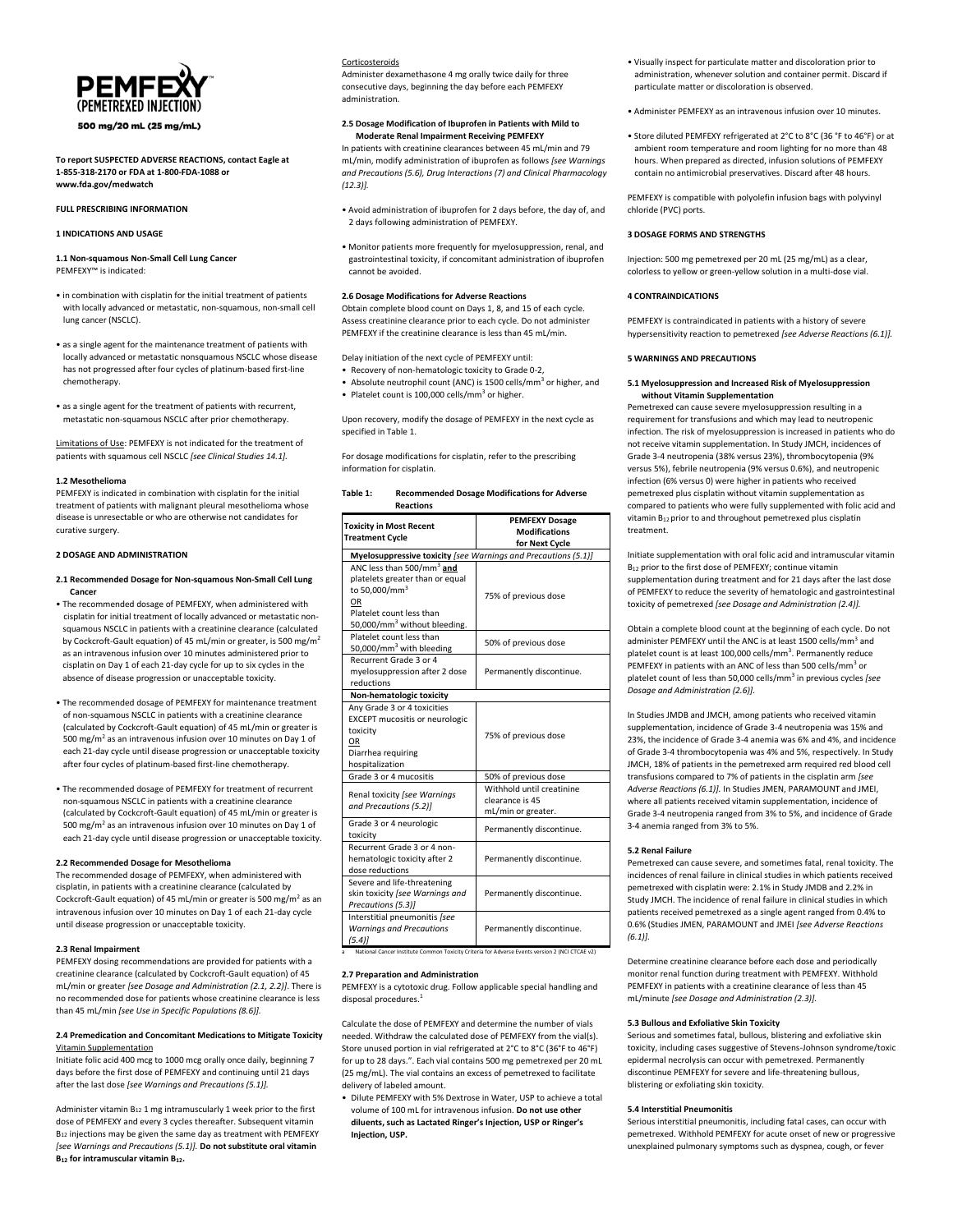pending diagnostic evaluation. If pneumonitis is confirmed, permanently discontinue PEMFEXY.

#### **5.5 Radiation Recall**

Radiation recall can occur with pemetrexed in patients who have received radiation weeks to years previously. Monitor patients for inflammation or blistering in areas of previous radiation treatment. Permanently discontinue PEMFEXY for signs of radiation recall.

## **5.6 Increased Risk of Toxicity with Ibuprofen in Patients with Renal \_\_\_Impairment**

Exposure to pemetrexed is increased in patients with mild to moderate renal impairment who take concomitant ibuprofen, increasing the risks of adverse reactions of pemetrexed. In patients with creatinine clearances between 45 mL/min and 79 mL/min, avoid administration of ibuprofen for 2 days before, the day of, and 2 days following administration of PEMFEXY. If concomitant ibuprofen use cannot be avoided, monitor patients more frequently for pemetrexed adverse reactions, including myelosuppression, renal, and gastrointestinal toxicity *[see Dosage and Administration (2.5), Drug Interactions (7), and Clinical Pharmacology (12.3)].*

## **5.7 Embryo-Fetal Toxicity**

Based on findings from animal studies and its mechanism of action, PEMFEXY can cause fetal harm when administered to a pregnant woman. In animal reproduction studies, intravenous administration of pemetrexed to pregnant mice during the period of organogenesis was teratogenic, resulting in developmental delays and increased malformations at doses lower than the recommended human dose of 500 mg/m<sup>2</sup>. Advise pregnant women of the potential risk to the fetus. Advise females of reproductive potential to use effective contraception during treatment with PEMFEXY and for 6 months after the final dose. Advise males with female partners of reproductive potential to use effective contraception during treatment with PEMFEXY and for 3 months after the final dose *[see Use in Specific Populations (8.1, 8.3)].*

## **6 ADVERSE REACTIONS**

The following clinically significant adverse reactions are described elsewhere in the labeling:

- •\_Myelosuppression *[see Warnings and Precautions (5.1)]*
- •\_Renal failure *[see Warnings and Precautions (5.2)]*
- •\_Bullous and exfoliative skin toxicity *[see Warning and Precautions \_\_(5.3)]*
- •\_Interstitial pneumonitis *[see Warnings and Precautions (5.4)]* •\_Radiation recall *[see Warnings and Precautions (5.5)]*

#### **6.1 Clinical Trials Experience**

Because clinical trials are conducted under widely varying conditions, adverse reactions rates observed in clinical trials of drugs cannot be directly compared to rates in the clinical trials of another drug and may not reflect the rates observed in practice.

In clinical trials, the most common adverse reactions (incidence ≥ 20%) of pemetrexed, when administered as a single-agent, are fatigue, nausea and anorexia. The most common adverse reactions (incidence ≥ 20%) of pemetrexed, when administered with cisplatin, are vomiting, neutropenia, anemia, stomatitis/pharyngitis, thrombocytopenia and constipation.

## Non-Squamous Non-Small Cell Lung Cancer (NSCLC) *Initial Treatment in Combination with Cisplatin*

The safety of pemetrexed was evaluated in Study JMDB, a randomized (1:1), open-label, multicenter trial conducted in chemotherapy-naive patients with locally advanced or metastatic NSCLC. Patients received either pemetrexed 500 mg/m<sup>2</sup> intravenously in combination with cisplatin 75 mg/m<sup>2</sup> intravenously on Day 1 of each 21-day cycle (n=839) or gemcitabine 1250 mg/m<sup>2</sup> intravenously on Days 1 and 8 in combination with cisplatin 75 mg/m<sup>2</sup> intravenously on Day 1 of each 21-day cycle (n=830). All patients were fully supplemented with folic acid and vitamin B12.

Study JMDB excluded patients with an Eastern Cooperative Oncology Group Performance Status (ECOG PS of 2 or greater), uncontrolled third-space fluid retention, inadequate bone marrow reserve and organ function, or a calculated creatinine clearance less than 45 mL/min. Patients unable to stop using aspirin or other non-steroidal anti-inflammatory drugs or unable to take folic acid, vitamin  $B_{12}$  or corticosteroids were also excluded from the study.

The data described below reflect exposure to pemetrexed plus cisplatin in 839 patients in Study JMDB. Median age was 61 years (range 26-83 years); 70% of patients were men; 78% were White, 16% were Asian, 2.9% were Hispanic or Latino, 2.1% were Black or African American, and < 1% were other races; 36% had an ECOG PS 0. Patients received a median of 5 cycles of pemetrexed.

Table 2 provides the frequency and severity of adverse reactions that occurred in ≥ 5% of 839 patients receiving pemetrexed in combination with cisplatin in Study JMDB. Study JMDB was not designed to demonstrate a statistically significant reduction in adverse reaction rates for pemetrexed, as compared to the control arm, for any specified adverse reaction listed in Table 2.

#### **Table 2:\_\_\_\_\_Adverse Reactions Occurring in ≥ 5% of Fully Vitamin- \_\_\_\_\_\_\_\_\_\_\_ Supplemented Patients Receiving Pemetrexed in \_\_\_\_\_\_\_\_\_\_\_ Combination with Cisplatin in Study JMDB**

| <b>Adverse Reaction<sup>a</sup></b> |                          | Pemetrexed/<br>Cisplatin<br>$(N=839)$ |                          | Gemcitabine/<br>Cisplatin<br>$(N=830)$ |  |
|-------------------------------------|--------------------------|---------------------------------------|--------------------------|----------------------------------------|--|
|                                     | <b>All Grades</b><br>(%) | Grade<br>$3-4$<br>(%)                 | <b>All Grades</b><br>(%) | Grade<br>$3-4$<br>(%)                  |  |
| All adverse reactions               | 90                       | 37                                    | 91                       | 53                                     |  |
| Laboratory                          |                          |                                       |                          |                                        |  |
| Hematologic                         |                          |                                       |                          |                                        |  |
| Anemia                              | 33                       | 6                                     | 46                       | 10                                     |  |
| Neutropenia                         | 29                       | 15                                    | 38                       | 27                                     |  |
| Thrombocytopenia                    | 10                       | 4                                     | 27                       | 13                                     |  |
| Renal                               |                          |                                       |                          |                                        |  |
| <b>Elevated creatinine</b>          | 10                       | $\mathbf{1}$                          | $\overline{7}$           | $\mathbf{1}$                           |  |
| Clinical                            |                          |                                       |                          |                                        |  |
| Gastrointestinal                    |                          |                                       |                          |                                        |  |
| Nausea                              | 56                       | 7                                     | 53                       | 4                                      |  |
| Vomiting                            | 40                       | 6                                     | 36                       | 6                                      |  |
| Anorexia                            | 27                       | $\overline{2}$                        | 24                       | $\mathbf{1}$                           |  |
| Constipation                        | 21                       | $\mathbf{1}$                          | 20                       | $\Omega$                               |  |
| Stomatitis/<br>Pharyngitis          | 14                       | $\mathbf{1}$                          | 12                       | $\Omega$                               |  |
| Diarrhea                            | 12                       | $\mathbf{1}$                          | 13                       | $\overline{2}$                         |  |
| Dyspepsia/Heartbur<br>n             | 5                        | 0                                     | 6                        | 0                                      |  |
| <b>Constitutional Symptoms</b>      |                          |                                       |                          |                                        |  |
| Fatigue                             | 43                       | $\overline{7}$                        | 45                       | 5                                      |  |
| Dermatology/Skin                    |                          |                                       |                          |                                        |  |
| Alopecia                            | 12                       | $\Omega$                              | 21                       | 1                                      |  |
| Rash/<br>Desquamation               | $\overline{7}$           | $\Omega$                              | 8                        | $\mathbf{1}$                           |  |
| Neurology                           |                          |                                       |                          |                                        |  |
| Sensory neuropathy                  | 9                        | 0                                     | 12                       | 1                                      |  |
| Taste disturbance                   | 8                        | $\Omega$                              | 9                        | $\Omega$                               |  |

The following additional adverse reactions of pemetrexed were observed.

Incidence 1% to < 5%

*Body as a Whole* — febrile neutropenia, infection, pyrexia *General Disorders* — dehydration *Metabolism and Nutrition* — increased AST, increased ALT *Renal* — renal failure *Eye Disorder* — conjunctivitis

Incidence < 1% *Cardiovascular* — arrhythmia *General Disorders* — chest pain *Metabolism and Nutrition* — increased GGT *Neurology* — motor neuropathy

*Maintenance Treatment Following First-line Non-Pemetrexed Containing Platinum-Based Chemotherapy*

The safety of pemetrexed was evaluated in Study JMEN, a randomized (2:1), placebo-controlled, multicenter trial conducted in patients with non-progressive locally advanced or metastatic NSCLC following four cycles of a first-line, platinum-based chemotherapy regimen. Patients received either pemetrexed 500 mg/ $m^2$  or matching placebo intravenously every 21 days until disease progression or unacceptable toxicity. Patients in both study arms were fully supplemented with folic acid and vitamin B<sub>12</sub>.

Study JMEN excluded patients with an ECOG PS of 2 or greater, uncontrolled third-space fluid retention, inadequate bone marrow reserve and organ function or a calculated creatinine clearance < 45 mL/min. Patients unable to stop using aspirin or other non-steroidal anti-inflammatory drugs or unable to take folic acid, vitamin B<sub>12</sub> or corticosteroids were also excluded from the study.

The data described below reflect exposure to pemetrexed in 438 patients in Study JMEN. Median age was 61 years (range 26-83 years), 73% of patients were men; 65% were White, 31% were Asian, 2.9% were Hispanic or Latino, and < 2% were other races; 39% had an ECOG PS 0. Patients received a median of 5 cycles of pemetrexed and a relative dose intensity of pemetrexed of 96%. Approximately half the patients (48%) completed at least six 21-day cycles and 23% completed ten or more 21-day cycles of pemetrexed.

Table 3 provides the frequency and severity of adverse reactions reported in ≥ 5% of the 438 pemetrexed-treated patients in Study JMEN.

#### **Table 3:\_\_\_\_\_Adverse Reactions Occurring in ≥ 5% of Patients \_\_\_\_\_\_\_\_\_\_\_ Receiving Pemetrexed in Study JMEN**

|                                     | Pemetrexed     |                         | Placebo                 |              |
|-------------------------------------|----------------|-------------------------|-------------------------|--------------|
|                                     | $(N=438)$      |                         | $(N=218)$               |              |
| <b>Adverse Reaction<sup>a</sup></b> | All            | Grade                   | All                     | Grade        |
|                                     | Grades         | $3-4$                   | Grades                  | $3-4$        |
|                                     | (%)            | (%)                     | (%)                     | (%)          |
| <b>All adverse reactions</b>        | 66             | 16                      | 37                      | 4            |
| Laboratory                          |                |                         |                         |              |
| Hematologic                         |                |                         |                         |              |
| Anemia                              | 15             | 3                       | 6                       | $\mathbf{1}$ |
| Neutropenia                         | 6              | 3                       | 0                       | $\Omega$     |
| <b>Hepatic</b>                      |                |                         |                         |              |
| <b>Increased ALT</b>                | 10             | 0                       | 4                       | 0            |
| <b>Increased AST</b>                | 8              | $\Omega$                | 4                       | $\Omega$     |
| Clinical                            |                |                         |                         |              |
| <b>Constitutional Symptoms</b>      |                |                         |                         |              |
| Fatigue                             | 25             | 5                       | 11                      | $\mathbf{1}$ |
| Gastrointestinal                    |                |                         |                         |              |
| Nausea                              | 19             | 1                       | 6                       | 1            |
| Anorexia                            | 19             | $\overline{a}$          | 5                       | $\Omega$     |
| Vomiting                            | 9              | $\Omega$                | $\overline{1}$          | $\Omega$     |
| Mucositis/                          | $\overline{7}$ | $\overline{1}$          | $\overline{2}$          | $\Omega$     |
| Stomatitis                          |                |                         |                         |              |
| Diarrhea                            | 5              | $\mathbf{1}$            | 3                       | $\Omega$     |
| Dermatology/Skin                    |                |                         |                         |              |
| Rash/                               | 10             | $\Omega$                | 3                       | $\Omega$     |
| Desquamation                        |                |                         |                         |              |
| Neurology                           |                |                         |                         |              |
| Sensory                             | 9              | 1                       | 4                       | 0            |
| neuropathy                          |                |                         |                         |              |
| Infection                           | 5              | $\overline{\mathbf{z}}$ | $\overline{\mathbf{z}}$ | $\Omega$     |
| NCI CTCAE version 3.0.<br>a         |                |                         |                         |              |

The requirement for transfusions (9.5% versus 3.2%), primarily red blood cell transfusions, and for erythropoiesis stimulating agents (5.9% versus 1.8%) were higher in the pemetrexed arm compared to the placebo arm.

The following additional adverse reactions were observed in patients who received pemetrexed.

Incidence 1% to < 5% *Dermatology/Skin* — alopecia, pruritis/itching *Gastrointestinal* — constipation *General Disorders* — edema, fever *Hematologic* — thrombocytopenia *Eye Disorder* — ocular surface disease (including conjunctivitis), increased lacrimation

Incidence < 1% *Cardiovascular* — supraventricular arrhythmia *Dermatology/Skin* — erythema multiforme *General Disorders* — febrile neutropenia, allergic reaction/hypersensitivity *Neurology* — motor neuropathy *Renal* — renal failure

*Maintenance Treatment Following First-line Pemetrexed Plus Platinum Chemotherapy*

The safety of pemetrexed was evaluated in PARAMOUNT, a randomized (2:1), placebo-controlled study conducted in patients with non-squamous NSCLC with non-progressive (stable or responding disease) locally advanced or metastatic NSCLC following four cycles of pemetrexed in combination with cisplatin as first-line therapy for NSCLC. Patients were randomized to receive pemetrexed 500 mg/ $m^2$ or matching placebo intravenously on Day 1 of each 21-day cycle until disease progression or unacceptable toxicity. Patients in both study arms received folic acid and vitamin B<sub>12</sub> supplementation.

PARAMOUNT excluded patients with an ECOG PS of 2 or greater, uncontrolled third-space fluid retention, inadequate bone marrow reserve and organ function, or a calculated creatinine clearance < 45 mL/min. Patients unable to stop using aspirin or other non-steroidal anti-inflammatory drugs or unable to take folic acid, vitamin  $B_{12}$  or corticosteroids were also excluded from the study.

The data described below reflect exposure to pemetrexed in 333 patients in PARAMOUNT. Median age was 61 years (range 32 to 83 years); 58% of patients were men; 94% were White, 4.8% were Asian, and < 1% were Black or African American; 36% had an ECOG PS 0. The median number of maintenance cycles was 4 for pemetrexed and placebo arms.

Dose reductions for adverse reactions occurred in 3.3% of patients in the pemetrexed arm and 0.6% in the placebo arm. Dose delays for adverse reactions occurred in 22% of patients in the pemetrexed arm and 16% in the placebo arm.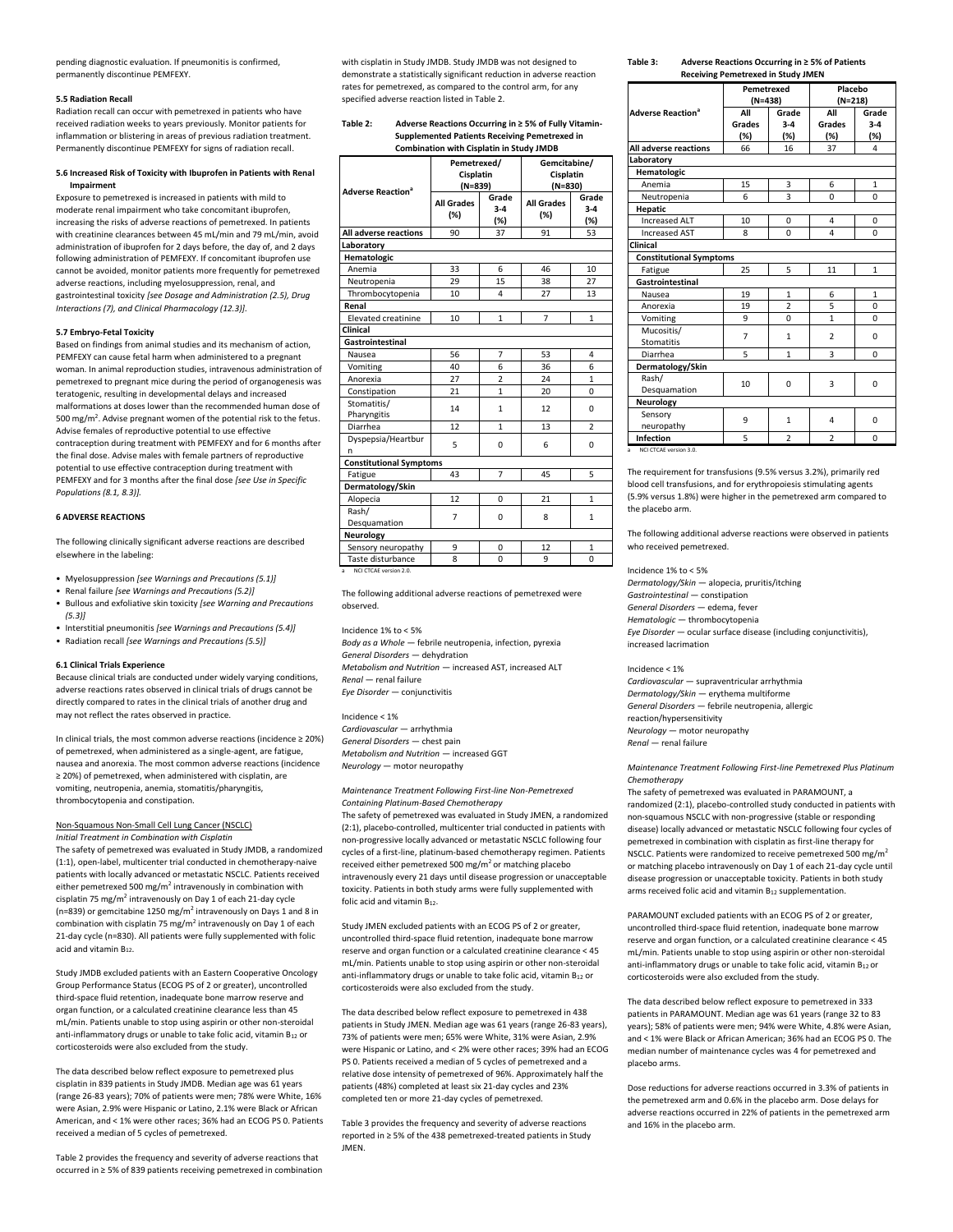Table 4 provides the frequency and severity of adverse reactions reported in ≥ 5% of the 333 pemetrexed-treated patients in PARAMOUNT.

## **Table 4:\_\_\_\_\_Adverse Reactions Occurring in ≥ 5% of Patients \_\_\_\_\_\_\_\_\_\_\_ Receiving Pemetrexed in PARAMOUNT**

|                                     | Pemetrexed<br>(N=333) |                       | Placebo<br>$(N=167)$ |                       |
|-------------------------------------|-----------------------|-----------------------|----------------------|-----------------------|
| <b>Adverse Reaction<sup>a</sup></b> | All<br>Grades<br>(%)  | Grade<br>$3-4$<br>(%) | All<br>Grades<br>(%) | Grade<br>$3-4$<br>(%) |
| All adverse reactions               | 53                    | 17                    | 34                   | 4.8                   |
| Laboratory                          |                       |                       |                      |                       |
| Hematologic                         |                       |                       |                      |                       |
| Anemia                              | 15                    | 4.8                   | 4.8                  | 0.6                   |
| Neutropenia                         | 9                     | 3.9                   | 0.6                  | 0                     |
| Clinical                            |                       |                       |                      |                       |
| <b>Constitutional Symptoms</b>      |                       |                       |                      |                       |
| Fatigue                             | 18                    | 4.5                   | 11                   | 0.6                   |
| Gastrointestinal                    |                       |                       |                      |                       |
| Nausea                              | 12                    | 0.3                   | 2.4                  | 0                     |
| Vomiting                            | 6                     | 0                     | 1.8                  | 0                     |
| Mucositis/<br><b>Stomatitis</b>     | 5                     | 0.3                   | 2.4                  | 0                     |
| <b>General Disorders</b>            |                       |                       |                      |                       |
| Edema                               | 5                     | $\Omega$              | 3.6                  | $\Omega$              |

The requirement for red blood cell (13% versus 4.8%) and platelet (1.5% versus 0.6%) transfusions, erythropoiesis stimulating agents (12% versus 7%), and granulocyte colony stimulating factors (6% versus 0%) were higher in the pemetrexed arm compared to the placebo arm.

The following additional Grade 3 or 4 adverse reactions were observed more frequently in the pemetrexed arm.

Incidence 1% to < 5% *Blood/Bone Marrow* — thrombocytopenia *General Disorders* — febrile neutropenia

Incidence < 1% *Cardiovascular* — ventricular tachycardia, syncope *General Disorders* — pain *Gastrointestinal* — gastrointestinal obstruction *Neurologic* — depression *Renal* — renal failure *Vascular* — pulmonary embolism

*Treatment of Recurrent Disease After Prior Chemotherapy* The safety of pemetrexed was evaluated in Study JMEI, a randomized (1:1), open-label, active-controlled trial conducted in patients who had progressed following platinum-based chemotherapy. Patients received pemetrexed 500 mg/m<sup>2</sup> intravenously or docetaxel 75 mg/m<sup>2</sup> intravenously on Day 1 of each 21-day cycle. All patients on the pemetrexed arm received folic acid and vitamin B<sup>12</sup> supplementation.

Study JMEI excluded patients with an ECOG PS of 3 or greater, uncontrolled third-space fluid retention, inadequate bone marrow reserve and organ function, or a calculated creatinine clearance < 45 mL/min. Patients unable to discontinue aspirin or other non-steroidal anti-inflammatory drugs or unable to take folic acid, vitamin B<sub>12</sub> or corticosteroids were also excluded from the study.

The data described below reflect exposure to pemetrexed in 265 patients in Study JMEI. Median age was 58 years (range 22 to 87 years); 73% of patients were men; 70% were White, 24% were Asian, 2.6% were Black or African American, 1.8% were Hispanic or Latino, and < 2% were other races; 19% had an ECOG PS 0.

Table 5 provides the frequency and severity of adverse reactions reported in ≥ 5% of the 265 pemetrexed-treated patients in Study JMEI. Study JMEI is not designed to demonstrate a statistically significant reduction in adverse reaction rates for pemetrexed, as compared to the control arm, for any specified adverse reaction listed in Table 5 below.

#### **Table 5:\_\_\_\_\_ Adverse Reactions Occurring in ≥ 5% Fully \_\_\_\_\_\_\_\_\_\_\_\_ Supplemented Patients Receiving Pemetrexed in \_\_\_\_\_\_\_\_\_\_\_\_ Study JMEI**

|                                     | Pemetrexed<br>(N=265) |                       | Docetaxel<br>(N=276) |                         |
|-------------------------------------|-----------------------|-----------------------|----------------------|-------------------------|
| <b>Adverse Reaction<sup>a</sup></b> | All<br>Grades<br>(%)  | Grade<br>$3-4$<br>(%) | All<br>Grades<br>(%) | Grade<br>$3 - 4$<br>(%) |
| Laboratory                          |                       |                       |                      |                         |
| Hematologic                         |                       |                       |                      |                         |
| Anemia                              | 19                    |                       | 22                   |                         |
| Neutropenia                         | 11                    | 5                     | 45                   | 40                      |
| Thrombocytopenia                    | я                     | ר                     |                      |                         |

#### *Table 5 Con't.*

|                                     |                | Pemetrexed<br>(N=265) |                | <b>Docetaxel</b><br>(N=276) |
|-------------------------------------|----------------|-----------------------|----------------|-----------------------------|
| <b>Adverse Reaction<sup>a</sup></b> | All            | Grade                 | All            | Grade                       |
|                                     | <b>Grades</b>  | $3-4$                 | Grades         | $3-4$                       |
|                                     | (%)            | (%)                   | (%)            | (%)                         |
| Laboratory                          |                |                       |                |                             |
| <b>Hepatic</b>                      |                |                       |                |                             |
| <b>Increased ALT</b>                | 8              | $\overline{2}$        | 1              | $\Omega$                    |
| <b>Increased AST</b>                | $\overline{7}$ | $\mathbf{1}$          | $\mathbf{1}$   | $\Omega$                    |
| Clinical                            |                |                       |                |                             |
| <b>Constitutional Symptoms</b>      |                |                       |                |                             |
| Fatigue                             | 34             | 5                     | 36             | 5                           |
| Fever                               | 8              | $\Omega$              | 8              | $\Omega$                    |
| Gastrointestinal                    |                |                       |                |                             |
| Nausea                              | 31             | 3                     | 17             | $\overline{2}$              |
| Anorexia                            | 22             | $\overline{2}$        | 24             | 3                           |
| Vomiting                            | 16             | $\overline{a}$        | 12             | $\mathbf{1}$                |
| Stomatitis/                         | 15             | $\mathbf{1}$          | 17             | $\mathbf{1}$                |
| Pharyngitis                         |                |                       |                |                             |
| Diarrhea                            | 13             | 0                     | 24             | 3                           |
| Constipation                        | 6              | 0                     | 4              | $\Omega$                    |
| Dermatology/Skin                    |                |                       |                |                             |
| Rash/                               | 14             | $\Omega$              | 6              | $\Omega$                    |
| Desquamation                        |                |                       |                |                             |
| Pruritis                            | $\overline{7}$ | 0                     | $\overline{2}$ | 0                           |
| Alopecia                            | 6              | $\mathbf{1}$          | 38             | $\overline{2}$              |

The following additional adverse reactions were observed in patients assigned to receive pemetrexed.

Incidence 1% to < 5% *Body as a Whole* — abdominal pain, allergic reaction/hypersensitivity, febrile neutropenia, infection *Dermatology/Skin* — erythema multiforme *Neurology* — motor neuropathy, sensory neuropathy

Incidence < 1% *Cardiovascular* — supraventricular arrhythmias *Renal* – renal failure

#### Mesothelioma

The safety of pemetrexed was evaluated in Study JMCH, a randomized (1:1), single-blind study conducted in patients with MPM who had received no prior chemotherapy for MPM. Patients received pemetrexed 500 mg/m<sup>2</sup> intravenously in combination with cisplatin 75 mg/m<sup>2</sup> intravenously on Day 1 of each 21-day cycle or cisplatin 75 mg/m<sup>2</sup> intravenously on Day 1 of each 21-day cycle administered until disease progression or unacceptable toxicity. Safety was assessed in 226 patients who received at least one dose of pemetrexed in combination with cisplatin and 222 patients who received at least one dose of cisplatin alone. Among 226 patients who received pemetrexed in combination with cisplatin, 74% (n=168) received full supplementation with folic acid and vitamin  $B_{12}$  during study therapy, 14% (n=32) were never supplemented, and 12% (n=26) were partially supplemented.

Study JMCH excluded patients with Karnofsky Performance Scale (KPS) of less than 70, inadequate bone marrow reserve and organ function, or a calculated creatinine clearance < 45 mL/min. Patients unable to stop using aspirin or other non-steroidal anti-inflammatory drugs were also excluded from the study.

The data described below reflect exposure to pemetrexed in 168 patients that were fully supplemented with folic acid and vitamin B<sub>12</sub>. Median age was 60 years (range 19 to 85 years); 82% were men; 92% were White, 5% were Hispanic or Latino, 3.0% were Asian, and < 1% were other races; 54% had KPS of 90-100. The median number of treatment cycles administered was 6 in the pemetrexed/cisplatin fully supplemented group and 2 in the pemetrexed/cisplatin never supplemented group. Patients receiving pemetrexed in the fully supplemented group had a relative dose intensity of 93% of the protocol-specified pemetrexed dose intensity. The most common adverse reaction resulting in dose delay was neutropenia.

Table 6 provides the frequency and severity of adverse reactions ≥ 5% in the subgroup of pemetrexed-treated patients who were fully vitamin supplemented in Study JMCH. Study JMCH was not designed to demonstrate a statistically significant reduction in adverse reaction rates for pemetrexed, as compared to the control arm, for any specified adverse reaction listed in the table below.

# **Table 6:\_\_\_\_\_ Adverse Reactions Occurring in ≥ 5% Fully \_\_\_\_\_\_\_\_\_\_\_\_ Supplemented Subgroup Patients Receiving**

|                                      | Pemetrexed/Cisplatin in Study JMCH <sup>a</sup> |                                   |                      |                        |  |
|--------------------------------------|-------------------------------------------------|-----------------------------------|----------------------|------------------------|--|
|                                      |                                                 | Pemetrexed/Cisplatin<br>$(N=168)$ |                      | Cisplatin<br>$(N=163)$ |  |
| <b>Adverse Reaction</b> b            | All<br>Grades<br>(%)                            | Grade<br>$3-4$<br>(%)             | All<br>Grades<br>(%) | Grade<br>$3-4$<br>(%)  |  |
| Laboratory                           |                                                 |                                   |                      |                        |  |
| Hematologic                          |                                                 |                                   |                      |                        |  |
| Neutropenia                          | 56                                              | 23                                | 13                   | 3                      |  |
| Anemia                               | 26                                              | 4                                 | 10                   | 0                      |  |
| Thrombocytopenia                     | 23                                              | 5                                 | 9                    | 0                      |  |
| Renal                                |                                                 |                                   |                      |                        |  |
| Decreased<br>creatinine<br>clearance | 16                                              | $\mathbf{1}$                      | 18                   | $\overline{2}$         |  |
| Elevated creatine                    | 11                                              | $\mathbf{1}$                      | 10                   | 1                      |  |
| Clinical                             |                                                 |                                   |                      |                        |  |
| Gastrointestinal                     |                                                 |                                   |                      |                        |  |
| Nausea                               | 82                                              | 12                                | 77                   | 6                      |  |
| Vomiting                             | 57                                              | 11                                | 50                   | 4                      |  |
| Stomatitis/<br>Pharyngitis           | 23                                              | 3                                 | 6                    | 0                      |  |
| Anorexia                             | 20                                              | 1                                 | 14                   | 1                      |  |
| Diarrhea                             | 17                                              | 4                                 | 8                    | 0                      |  |
| Constipation                         | 12                                              | $\mathbf{1}$                      | $\overline{7}$       | $\mathbf{1}$           |  |
| Dyspepsia                            | 5                                               | $\mathbf{1}$                      | $\mathbf{1}$         | 0                      |  |
| <b>Constitutional Symptoms</b>       |                                                 |                                   |                      |                        |  |
| Fatigue                              | 48                                              | 10                                | 42                   | 9                      |  |
| Dermatology/Skin                     |                                                 |                                   |                      |                        |  |
| Rash                                 | 16                                              | 1                                 | 5                    | 0                      |  |
| Alopecia                             | 11                                              | $\Omega$                          | 6                    | 0                      |  |
| <b>Neurology</b>                     |                                                 |                                   |                      |                        |  |
| Sensory<br>neuropathy                | 10                                              | 0                                 | 10                   | 1                      |  |
| Taste disturbance                    | 8                                               | 0                                 | 6                    | 0                      |  |
| <b>Metabolism and Nutrition</b>      |                                                 |                                   |                      |                        |  |
| Dehydration                          | $\overline{7}$                                  | 4                                 | 1                    | 1                      |  |
| <b>Eye Disorder</b>                  |                                                 |                                   |                      |                        |  |
| Conjunctivitis                       | 5                                               | 0                                 | $\mathbf{1}$         | 0                      |  |

a In Study JMCH, 226 patients received at least one dose of pemetrexed in combination with<br>cisplatin and 222 patients received at least one dose of cisplatin. Table 6 provides the ADRs for<br>subgroup of patients treated with

during study therapy.<br>b NCI CTCAE version 2.0

The following additional adverse reactions were observed in patients receiving pemetrexed plus cisplatin.

Incidence 1% to < 5%

*Body as a Whole* — febrile neutropenia, infection, pyrexia

*Dermatology/Skin* — urticaria *General Disorders* — chest pain

*Metabolism and Nutrition* — increased AST, increased ALT, increased

GGT *Renal* — renal failure

#### Incidence < 1%

*Cardiovascular* — arrhythmia *Neurology* — motor neuropathy

*Exploratory Subgroup Analyses based on Vitamin Supplementation* Table 7 provides the results of exploratory analyses of the frequency and severity of NCI CTCAE Grade 3 or 4 adverse reactions reported in more pemetrexed-treated patients who did not receive vitamin supplementation (never supplemented) as compared with those who received vitamin supplementation with daily folic acid and vitamin  $B_{12}$ from the time of enrollment in Study JMCH (fully-supplemented).

#### **Table 7:\_\_\_\_\_**.**Exploratory Subgroup Analysis of Selected Grade 3-4 \_\_\_\_\_\_\_\_\_\_\_\_Adverse Reactions Occurring in Patients Receiving \_\_\_\_\_\_\_\_\_\_\_\_Pemetrexed in Combination with Cisplatin with or \_\_\_\_\_\_\_\_\_\_\_\_without Full Vitamin Supplementation in Study JMCH<sup>a</sup>**

| Grade 3-4 Adverse<br>Reaction              | Fully<br>Supplemented<br><b>Patients</b><br>$(N=168)$ | <b>Never</b><br>Supplemented<br><b>Patients</b><br>(N=32) |
|--------------------------------------------|-------------------------------------------------------|-----------------------------------------------------------|
| Neutropenia                                | 23                                                    | 38                                                        |
| Vomiting                                   | 11                                                    | 31                                                        |
| Thrombocytopenia                           | 5                                                     | 9                                                         |
| Diarrhea                                   |                                                       | 9                                                         |
| Febrile<br>neutropenia                     |                                                       | ٩                                                         |
| Infection with<br>Grade 3-4<br>neutropenia |                                                       | 6                                                         |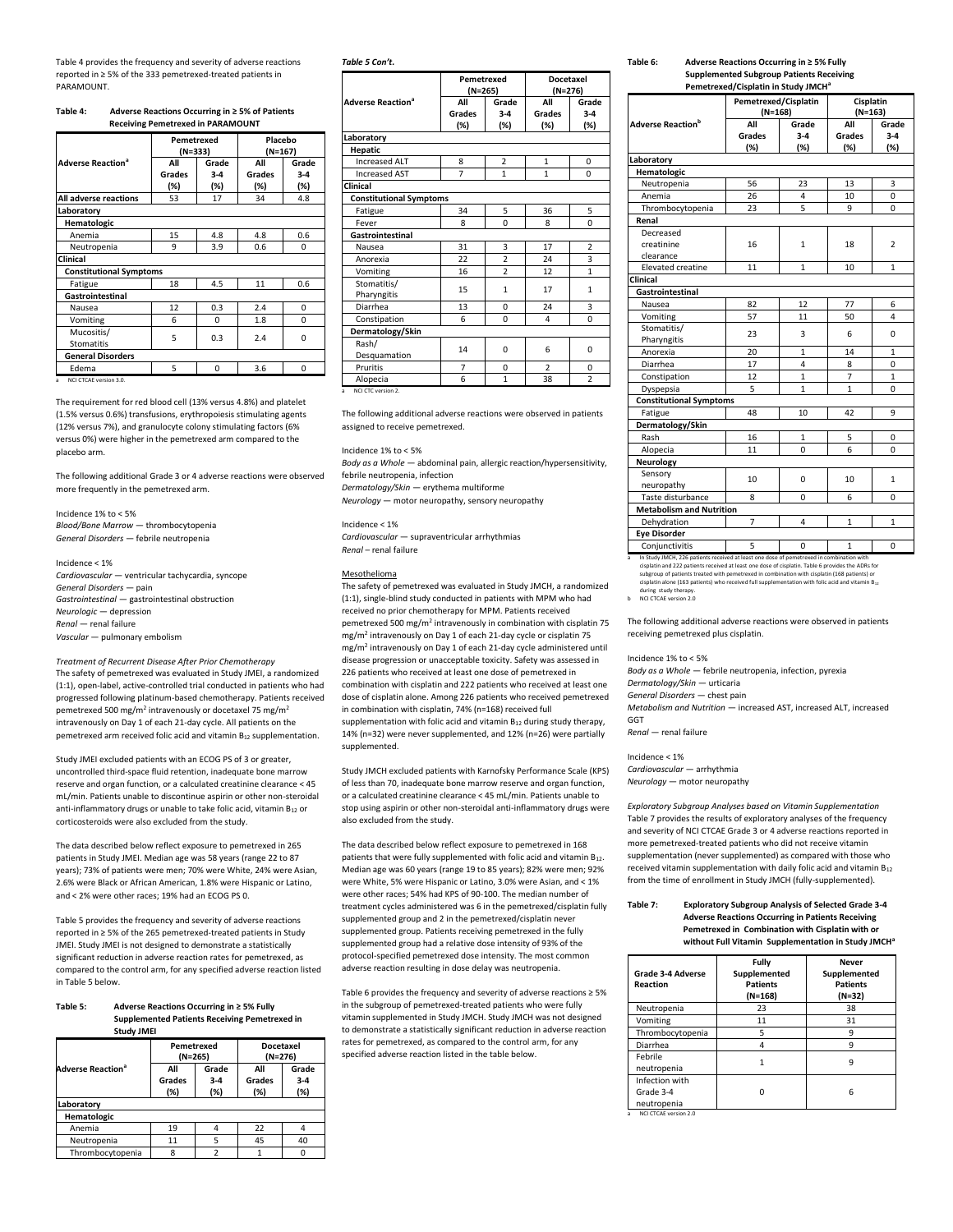The following adverse reactions occurred more frequently in patients who were fully vitamin supplemented than in patients who were never supplemented:

• hypertension (11% versus 3%)

- chest pain (8% versus 6%)
- thrombosis/embolism (6% versus 3%)

#### Additional Experience Across Clinical Trials

*Sepsis, with or without neutropenia, including fatal cases:* 1% *Severe esophagitis, resulting in hospitalization:* less than 1%

## **6.2 Postmarketing Experience**

The following adverse reactions have been identified during postapproval use of pemetrexed. Because these reactions are reported voluntarily from a population of uncertain size, it is not always possible to reliably estimate their frequency or establish a causal relationship to drug exposure.

*Blood and Lymphatic System* — immune-mediated hemolytic anemia *Gastrointestinal* — colitis, pancreatitis

*General Disorders and Administration Site Conditions* — edema *Injury, poisoning, and procedural complications* — radiation recall *Respiratory* — interstitial pneumonitis *Skin* — Serious and fatal bullous skin conditions, Stevens-Johnson

syndrome, and toxic epidermal necrolysis

## **7 DRUG INTERACTIONS**

## **7.1 Effect of Other Drugs on PEMFEXY**

Ibuprofen

Ibuprofen increases exposure (AUC) of pemetrexed *[see Clinical Pharmacology (12.3)].* In patients with creatinine clearance between 45 mL/min and 79 mL/min:

- •\_Avoid administration of ibuprofen for 2 days before, the day of, and \_\_2 days following administration of PEMFEXY *[see Dosage and \_\_Administration (2.5)].*
- •\_Monitor patients more frequently for myelosuppression, renal, and \_\_gastrointestinal toxicity, if concomitant administration of ibuprofen \_\_cannot be avoided.

#### **8 USE IN SPECIFIC POPULATIONS**

#### **8.1 Pregnancy**

#### Risk Summary

Based on findings from animal studies and its mechanism of action, PEMFEXY can cause fetal harm when administered to a pregnant woman *[see Clinical Pharmacology (12.1)].* There are no available data on pemetrexed use in pregnant women. In animal reproduction studies, intravenous administration of pemetrexed to pregnant mice during the period of organogenesis was teratogenic, resulting in developmental delays and malformations at doses lower than the recommended human dose of 500 mg/m<sup>2</sup> *(see Data).* Advise pregnant women of the potential risk to a fetus *[see use in Specific Population (8.3)].*

In the U.S. general population, the estimated background risk of major birth defects and miscarriage in clinically recognized pregnancies is 2 to 4% and 15 to 20%, respectively.

#### Data

#### *Animal Data*

Pemetrexed was teratogenic in mice. Daily dosing of pemetrexed by intravenous injection to pregnant mice during the period of organogenesis increased the incidence of fetal malformations (cleft palate; protruding tongue; enlarged or misshaped kidney; and fused lumbar vertebra) at doses (based on BSA) 0.03 times the human dose of 500 mg/m<sup>2</sup>. At doses, based on BSA, greater than or equal to 0.0012 times the 500 mg/m<sup>2</sup> human dose, pemetrexed administration resulted in dose-dependent increases in developmental delays (incomplete ossification of talus and skull bone; and decreased fetal weight).

## **8.2 Lactation**

## Risk Summary

There is no information regarding the presence of pemetrexed or its metabolites in human milk, the effects on the breastfed infant, or the effects on milk production. Because of the potential for serious adverse reactions in breastfed infants from PEMFEXY, advise women not to breastfeed during treatment with PEMFEXY and for one week after last dose.

## **8.3 Females and Males of Reproductive Potential** Pregnancy Testing

Verify pregnancy status of females of reproductive potential prior to initiating PEMFEXY *[see Use in Specific Populations (8.1)].*

## Contraception

## *Females*

PEMFEXY can cause fetal harm when administered to a pregnant woman *[see Use in Specific Populations (8.1)].* Because of the potential for genotoxicity, advise females of reproductive potential to use effective contraception during treatment with PEMFEXY and for 6 months after the final dose.

## *Males*

Because of the potential for genotoxicity, advise males with female partners of reproductive potential to use effective contraception during treatment with PEMFEXY and for 3 months after the final dose *[see Nonclinical Toxicology (13.1)].*

#### Infertility

*Males* PEMFEXY may impair fertility in males of reproductive potential. It is not known whether these effects on fertility are reversible *[see Nonclinical Toxicology (13.1)].*

#### **8.4 Pediatric Use**

The safety and effectiveness of PEMFEXY in pediatric patients have not been established.

The safety and pharmacokinetics of pemetrexed were evaluated in two clinical studies conducted in pediatric patients with recurrent solid tumors. Pemetrexed was administered at doses ranging from 400 to 2480 mg/m<sup>2</sup> intravenously over 10 minutes on Day 1 of a 21-day cycle to 32 pediatric patients with recurrent solid tumors in a dosefinding study. The maximum tolerated dose (MTD) was determined to be 1910 mg/m<sup>2</sup> (60 mg/kg for patients < 12 months old). Pemetrexed was administered at the MTD every 21 days in an activity-estimating study enrolling 72 patients with relapsed or refractory osteosarcoma, Ewing sarcoma/peripheral primitive neural ectodermal tumor (PNET), rhabdomyosarcoma, neuroblastoma, ependymoma,

medulloblastoma/supratentorial PNET, or non-brainstem high grade glioma. Patients in both studies received concomitant vitamin  $B_{12}$  and folic acid supplementation and dexamethasone. No tumor responses were observed. Adverse reactions observed in pediatric patients were similar to those observed in adults.

The single dose pharmacokinetics of pemetrexed administered at doses ranging from 400 to 2480 mg/m<sup>2</sup> were evaluated in 22 patients (13 males and 9 females) aged 4 to 18 years (average age 12 years). Pemetrexed exposure (AUC and Cmax) appeared to increase proportionally with dose. Average clearance (2.30 L/h/m<sup>2</sup>) and half-life (2.3 hours) were similar in pediatric patients compared to adults.

## **8.5 Geriatric Use**

Of the 3,946 patients enrolled in clinical studies of pemetrexed, 34% were 65 and over and 4% were 75 and over. No overall differences in effectiveness were observed between these patients and younger patients. The incidences of Grade 3-4 anemia, fatigue, thrombocytopenia, hypertension, and neutropenia were higher in 16 patients 65 years of age and older as compared to younger patients in at least one of five randomized clinical trials *[see Adverse Reactions (6.1) and Clinical Studies (14.1, 14.2)].*

#### **8.6 Renal Impairment**

Pemetrexed is primarily excreted by the kidneys. Decreased renal function results in reduced clearance and greater exposure (AUC) to pemetrexed compared with patients with normal renal function *[see Warnings and Precautions (5.2, 5.6) and Clinical Pharmacology (12.3)].* No dosage is recommended for patients with creatinine clearance less than 45 mL/min *[see Dosage and Administration (2.3)]*

## **10 OVERDOSAGE**

No drugs are approved for the treatment of pemetrexed overdose. Based on animal studies, administration of leucovorin may mitigate the toxicities of pemetrexed overdosage. It is not known whether pemetrexed is dialyzable.

## **11 DESCRIPTION**

Pemetrexed is a folate analog metabolic inhibitor. Pemetrexed diacid, the drug substance, has the chemical name N-[4-[2-(2-amino-4,7 dihydro-4-oxo-1H-pyrrolo[2,3-d]pyrimidin-5-yl)ethyl]benzoyl]-Lglumatic acid. The molecular formula is C<sub>20</sub>H<sub>21</sub>N<sub>5</sub>O<sub>6</sub> and the molecular weight is 427.41. The structural formula is as follows:



PEMFEXY (pemetrexed injection) for intravenous use is a sterile, clear, colorless to yellow or green-yellow solution . Each mL contains: 25 mg pemetrexed diacid, 260 mg propylene glycol, up to 16.5-19.9 mg tromethamine, and water for injection. Additional tromethamine not exceeding 19.9 mg/mL and/or hydrochloric acid may be added for pH adjustment.

## **12 CLINICAL PHARMACOLOGY**

#### **12.1 Mechanism of Action**

Pemetrexed is a folate analog metabolic inhibitor that disrupts folatedependent metabolic processes essential for cell replication. In vitro studies show that pemetrexed inhibits thymidylate synthase (TS), dihydrofolate reductase (DHFR), and glycinamide ribonucleotide formyltransferase (GARFT), which are folate-dependent enzymes involved in the de novo biosynthesis of thymidine and purine nucleotides. Pemetrexed is taken into cells by membrane carriers, such as the reduced folate carrier and membrane folate binding protein transport systems. Once in the cell, pemetrexed is converted to polyglutamate forms by the enzyme folylpolyglutamate synthetase. The polyglutamate forms are retained in cells and are inhibitors of TS and GARFT.

#### **12.2 Pharmacodynamics**

Pemetrexed inhibited the in vitro growth of mesothelioma cell lines (MSTO-211H, NCI-H2052) and showed synergistic effects when combined with cisplatin.

Based on population pharmacodynamic analyses, the depth of the absolute neutrophil counts (ANC) nadir correlates with the systemic exposure to pemetrexed and supplementation with folic acid and vitamin  $B_{12}$ . There is no cumulative effect of pemetrexed exposure on ANC nadir over multiple treatment cycles.

#### **12.3 Pharmacokinetics**

#### Absorption

The pharmacokinetics of pemetrexed administered as a single-agent in doses ranging from 0.2 mg/m<sup>2</sup> to 838 mg/m<sup>2</sup> infused over a 10-minute period have been evaluated in 426 patients with a variety of solid tumors. Pemetrexed total systemic exposure (AUC) and maximum plasma concentration (C<sub>max</sub>) increased proportionally with increase of dose. The pharmacokinetics of pemetrexed did not change over multiple treatment cycles.

#### Distribution

Pemetrexed has a steady-state volume of distribution of 16.1 L. In vitro studies indicated that pemetrexed is 81% bound to plasma proteins.

#### Elimination

The total systemic clearance of pemetrexed is 91.8 mL/min and the elimination half-life of pemetrexed is 3.5 hours in patients with normal renal function (creatinine clearance of 90 mL/min). As renal function decreases, the clearance of pemetrexed decreases and exposure (AUC) of pemetrexed increases.

#### *Metabolism*

Pemetrexed is not metabolized to an appreciable extent.

## *Excretion*

Pemetrexed is primarily eliminated in the urine, with 70% to 90% of the dose recovered unchanged within the first 24 hours following administration. In vitro studies indicated that pemetrexed is a substrate of OAT3 (organic anion transporter 3), a transporter that is involved in the active secretion of pemetrexed.

## Specific Populations

Age (26 to 80 years) and sex had no clinically meaningful effect on the systemic exposure of pemetrexed based on population pharmacokinetic analyses.

#### *Racial Groups*

The pharmacokinetics of pemetrexed were similar in Whites and Blacks or African Americans. Insufficient data are available for other racial groups.

## *Patients with Hepatic Impairment*

Pemetrexed has not been formally studied in patients with hepatic impairment. No effect of elevated AST, ALT, or total bilirubin on the PK of pemetrexed was observed in clinical studies.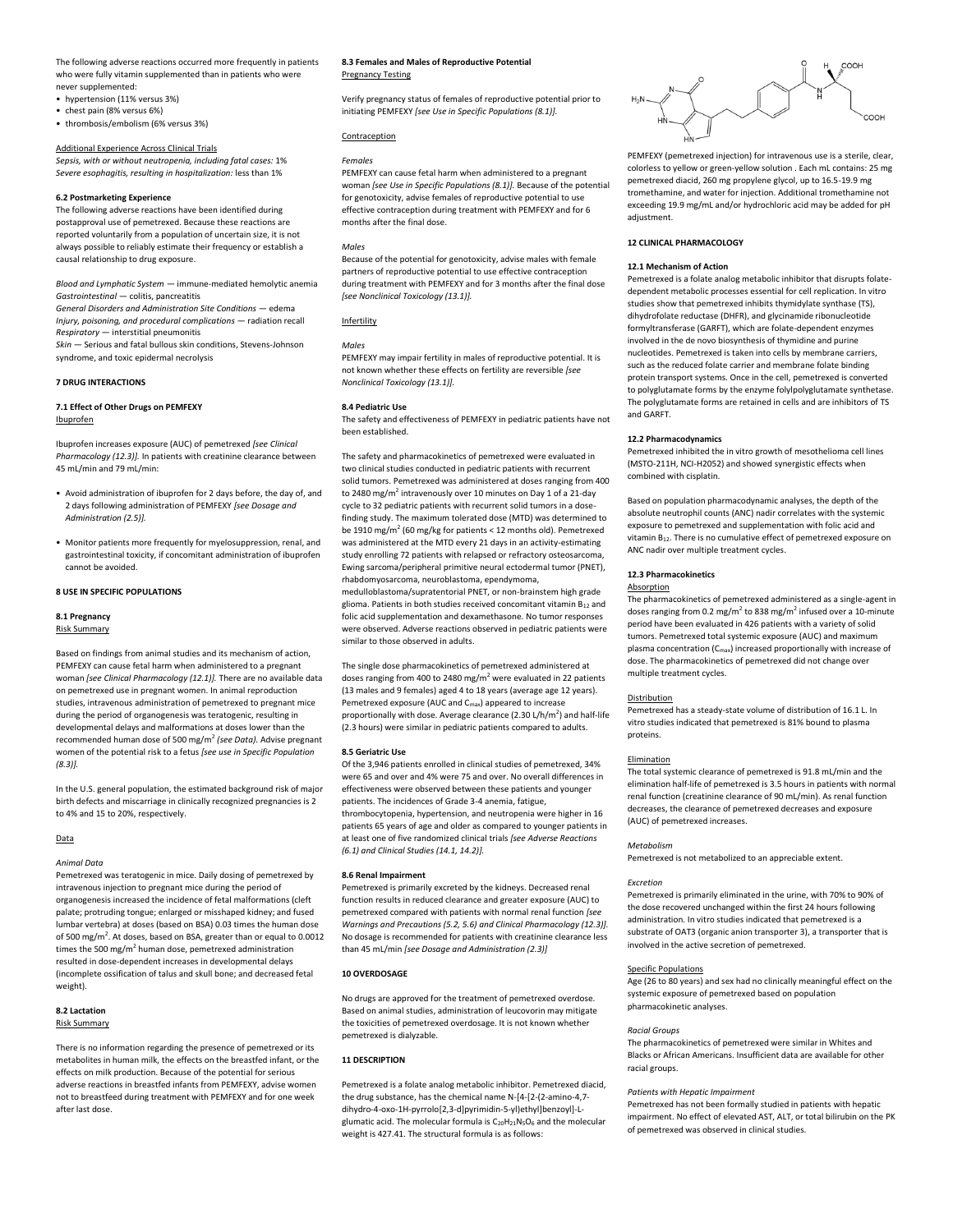#### *Patients with Renal Impairment*

Pharmacokinetic analyses of pemetrexed included 127 patients with impaired renal function. Plasma clearance of pemetrexed decreases as renal function decreases, with a resultant increase in systemic exposure. Patients with creatinine clearances of 45, 50, and 80 mL/min had 65%, 54%, and 13% increases, respectively in systemic exposure (AUC) compared to patients with creatinine clearance of 100 mL/min *[see Dosage and Administration (2.3) and Warnings and Precautions (5.2)].*

#### *Third-Space Fluid*

The pemetrexed plasma concentrations in patients with various solid tumors with stable, mild to moderate third-space fluid were comparable to those observed in patients without third space fluid collections. The effect of severe third space fluid on pharmacokinetics is not known.

## Drug Interaction Studies

*Drugs Inhibiting OAT3 Transporter* Ibuprofen, an OAT3 inhibitor, administered at 400 mg four times a day

decreased the clearance of pemetrexed and increased its exposure (AUC) by approximately 20% in patients with normal renal function (creatinine clearance > 80 mL/min).

## *In Vitro Studies*

Pemetrexed is a substrate for OAT3. Ibuprofen, an OAT3 inhibitor inhibited the uptake of pemetrexed in OAT3-expressing cell cultures with an average  $[I_{u}]/IC_{50}$  ratio of 0.38. In vitro data predict that at clinically relevant concentrations, other NSAIDs (naproxen, diclofenac, celecoxib) would not inhibit the uptake of pemetrexed by OAT3 and would not increase the AUC of pemetrexed to a clinically significant extent *[see Drug Interactions (7)].*

Pemetrexed is a substrate for OAT4. In vitro, ibuprofen and other NSAIDs (naproxen, diclofenac, celecoxib) are not inhibitors of OAT4 at clinically relevant concentrations.

#### *Aspirin*

Aspirin, administered in low to moderate doses (325 mg every 6 hours), does not affect the pharmacokinetics of pemetrexed.

#### *Cisplatin*

Cisplatin does not affect the pharmacokinetics of pemetrexed and the pharmacokinetics of total platinum are unaltered by pemetrexed.

#### *Vitamins*

Neither folic acid nor vitamin B12 affect the pharmacokinetics of pemetrexed.

*Drugs Metabolized by Cytochrome P450 Enzymes*

In vitro studies suggest that pemetrexed does not inhibit the clearance of drugs metabolized by CYP3A, CYP2D6, CYP2C9, and CYP1A2.

## **13 NONCLINICAL TOXICOLOGY**

#### **13.1 Carcinogenesis, Mutagenesis, Impairment of Fertility**

No carcinogenicity studies have been conducted with pemetrexed. Pemetrexed was clastogenic in an in vivo micronucleus assay in mouse bone marrow but was not mutagenic in multiple in vitro tests (Ames assay, Chinese Hamster Ovary cell assay).

Pemetrexed administered intraperitoneally at doses of ≥ 0.1 mg/kg/day to male mice (approximately 0.006 times the recommended human dose based on BSA) resulted in reduced fertility, hypospermia, and testicular atrophy.

## **14 CLINICAL STUDIES**

# **14.1 Non-Squamous NSCLC**

Initial Treatment in Combination with Cisplatin The efficacy of pemetrexed was evaluated in Study JMDB (NCT00087711), a multi-center, randomized (1:1), open-label study conducted in 1725 chemotherapy-naive patients with Stage IIIb/IV NSCLC. Patients were randomized to receive pemetrexed with cisplatin or gemcitabine with cisplatin. Randomization was stratified by Eastern Cooperative Oncology Group Performance Status (ECOG PS 0 versus 1), sex, disease stage, basis for pathological diagnosis (histopathological/cytopathological), history of brain metastases, and investigative center. Pemetrexed was administered intravenously over 10 minutes at a dose of 500 mg/m<sup>2</sup> on Day 1 of each 21-day cycle and cisplatin was administered intravenously at a dose of 75 mg/m<sup>2</sup> approximately 30 minutes after pemetrexed administration on Day 1 of each cycle. Gemcitabine was administered at a dose of 1250 mg/m<sup>2</sup> on Day 1 and Day 8 of each 21-day cycle and cisplatin was administered intravenously at a dose of 75 mg/m<sup>2</sup> approximately 30 minutes after administration of gemcitabine on Day 1 of each cycle. Treatment was administered up to a total of 6 cycles; patients in both arms received folic acid, vitamin B12, and dexamethasone *[see Dosage and Administration (2.4)].* The major efficacy outcome measure was overall survival.

A total of 1725 patients were enrolled with 862 patients randomized to pemetrexed in combination with cisplatin and 863 patients to gemcitabine in combination with cisplatin. The median age was 61 years (range 26- 83 years), 70% were male, 78% were White, 17% were Asian, 2.9% were Hispanic or Latino, and 2.1% were Black or African American, and smoking history (n=1516) were collected, 65% had an ECOG PS of 1, 36% had an ECOG PS of 0, and 84% were smokers. For tumor characteristics, 73% had non-squamous NSCLC and 27% had squamous NSCLC; 76% had Stage IV disease. Among 1252 patients with non-squamous NSCLC histology, 68% had a diagnosis of adenocarcinoma, 12% had large cell histology and 20% had other histologic subtypes.

Efficacy results for Study JMDB are presented in Table 8 and Figure 1.

## **Table 8:\_\_\_\_\_ Efficacy Results in Study JMDB**

| .                                               | $\frac{1}{2}$                   |                                  |  |
|-------------------------------------------------|---------------------------------|----------------------------------|--|
| Efficacy<br>Parameter                           | Pemetrexed/Cisplatin<br>(N=862) | Gemcitabine/Cisplatin<br>(N=863) |  |
|                                                 |                                 |                                  |  |
| <b>Overall Survival</b>                         |                                 |                                  |  |
| Median<br>(months)<br>(95% CI)                  | 10.3<br>(9.8, 11.2)             | 10.3<br>(9.6, 10.9)              |  |
| Hazard<br>ratio (HR) <sup>a,b</sup><br>(95% CI) | 0.94<br>(0.84, 1.05)            |                                  |  |
| <b>Progression-Free Survival</b>                |                                 |                                  |  |
| Median<br>(months)<br>(95% CI)                  | 4.8<br>(4.6, 5.3)               | 5.1<br>(4.6, 5.5)                |  |
| Hazard<br>ratio (HR) <sup>a,b</sup><br>(95% CI) | 1.04<br>(0.94, 1.15)            |                                  |  |
| Overall                                         |                                 |                                  |  |
| Response                                        | 27.1%                           | 24.7%                            |  |
| Rate                                            | $(24.2\%, 30.1\%)$              | $(21.8\%, 27.6\%)$               |  |
| (95% CI)                                        |                                 |                                  |  |
| Unadjusted for multiple comparisons.<br>a       |                                 |                                  |  |

a\_\_\_Unadjusted for multiple comparisons. b\_\_\_Adjusted for sex, stage, basis of diagnosis, and performance status

## **Figure 1: Kaplan-Meier Curves for Overall Survival in Study JMDB**



In pre-specified analyses assessing the impact of NSCLC histology on overall survival, clinically relevant differences in survival according to histology were observed. These subgroup analyses are shown in Table 9 and Figure 2 and Figure 3. This difference in treatment effect for pemetrexed based on histology demonstrating a lack of efficacy in squamous cell histology was also observed in Studies JMEN and JMEI.

| Table 9: | Overall Survival by NSCLC Histologic Subgroup in |  |
|----------|--------------------------------------------------|--|
|          | <b>Study JMDB</b>                                |  |

| <b>Histologic</b><br>Subgroup                 | Pemetrexed/Cisplatin<br>$(N=862)$ | Gemcitabine/<br>Cisplatin<br>$(N=863)$ |  |  |
|-----------------------------------------------|-----------------------------------|----------------------------------------|--|--|
| Non-squamous NSCLC (N=1252)                   |                                   |                                        |  |  |
| Median<br>(months)<br>(95% CI)                | 11.0<br>(10.1, 12.5)              | 10.1<br>(9.3, 10.9)                    |  |  |
| Hazard ratio<br>$(HR)^{a,b}$<br>(95% CI)      | 0.84<br>(0.74, 0.96)              |                                        |  |  |
| Adenocarcinoma (N=847)                        |                                   |                                        |  |  |
| Median<br>(months)<br>(95% CI)                | 12.6<br>(10.7, 13.6)              | 10.9<br>(10.2, 11.9)                   |  |  |
| Hazard ratio<br>$(HR)^{a,b}$<br>(95% CI)      | 0.84<br>(0.71, 0.99)              |                                        |  |  |
| Large Cell (N=153)                            |                                   |                                        |  |  |
| Median<br>(months)<br>(95% CI)                | 10.4<br>(8.6, 14.1)               | 6.7<br>(5.5, 9.0)                      |  |  |
| Hazard ratio<br>$(HR)^{a,b}$<br>(95% CI)      | 0.67<br>(0.48, 0.96)              |                                        |  |  |
| Non-squamous, not otherwise specified (N=252) |                                   |                                        |  |  |
| Median<br>(months)<br>(95% CI)                | 8.6<br>(6.8, 10.2)                | 9.2<br>(8.1, 10.6)                     |  |  |
| Hazard ratio<br>$(HR)^{a,b}$<br>(95% CI)      | 1.08<br>(0.81, 1.45)              |                                        |  |  |

## *Table 9: Con't.*

| <b>Histologic</b><br>Subgroup            | Pemetrexed/Cisplatin<br>$(N=862)$ | Gemcitabine/<br>Cisplatin<br>$(N=863)$ |
|------------------------------------------|-----------------------------------|----------------------------------------|
| Squamous Cell (N=473)                    |                                   |                                        |
| Median<br>(months)<br>(95% CI)           | 9.4<br>(8.4, 10.2)                | 10.8<br>(9.5, 12.1)                    |
| Hazard ratio<br>$(HR)^{a,b}$<br>(95% CI) | 1.23<br>(1.00, 1.51)              |                                        |

a\_\_\_Unadjusted for multiple comparisons. b\_\_\_Adjusted for ECOG PS, sex, disease stage, and basis for pathological diagnosis

\_\_\_\_(histopathological/cytopathological).

#### **Figure 2: Kaplan-Meier Curves for Overall Survival in Non-Squamous \_\_\_\_\_\_\_ NSCLC in Study JMDB**



#### **Figure 3: Kaplan-Meier Curves for Overall Survival in Squamous \_\_\_\_\_\_\_ NSCLC in Study JMDB**



## Maintenance Treatment Following First-line Non-Pemetrexed Containing Platinum-Based Chemotherapy

The efficacy of pemetrexed as maintenance therapy following first-line platinum-based chemotherapy was evaluated in Study JMEN (NCT00102804), a multicenter, randomized (2:1), double-blind, placebo-controlled study conducted in 663 patients with Stage IIIb/IV NSCLC who did not progress after four cycles of platinum-based chemotherapy. Patients were randomized to receive pemetrexed 500 mg/m<sup>2</sup> intravenously every 21 days or placebo until disease progression or intolerable toxicity. Patients in both study arms received folic acid, vitamin B<sup>12</sup> and dexamethasone *[see Dosage and Administration (2.4)]*. Randomization was carried out using a minimization approach [Pocock and Simon (1975)] using the following factors: sex, ECOG PS (0 versus 1), response to prior chemotherapy (complete or partial response versus stable disease), history of brain metastases (yes versus no), non-platinum component of induction therapy (docetaxel versus gemcitabine versus paclitaxel), and disease stage (IIIb versus IV). The major efficacy outcome measures were progression-free survival based on assessment by independent review and overall survival; both were measured from the date of randomization in Study JMEN.

A total of 663 patients were enrolled with 441 patients randomized to pemetrexed and 222 patients randomized to placebo. The median age was 61 years (range 26-83 years); 73% were male; 65% were White, 32% were Asian, 2.9% were Hispanic or Latino, and < 2% were other races; 60% had an ECOG PS of 1; and 73% were current or former smokers. Median time from initiation of platinum-based chemotherapy to randomization was 3.3 months (range 1.6 to 5.1 months) and 49% of the population achieved a partial or complete response to first-line, platinum-based chemotherapy. With regard to tumor characteristics, 81% had Stage IV disease, 73% had nonsquamous NSCLC and 27% had squamous NSCLC. Among the 481 patients with non-squamous NSCLC, 68% had adenocarcinoma, 4% had large cell, and 28% had other histologies.

Efficacy results for Study JMEN are presented in Table 10 and Figure 4.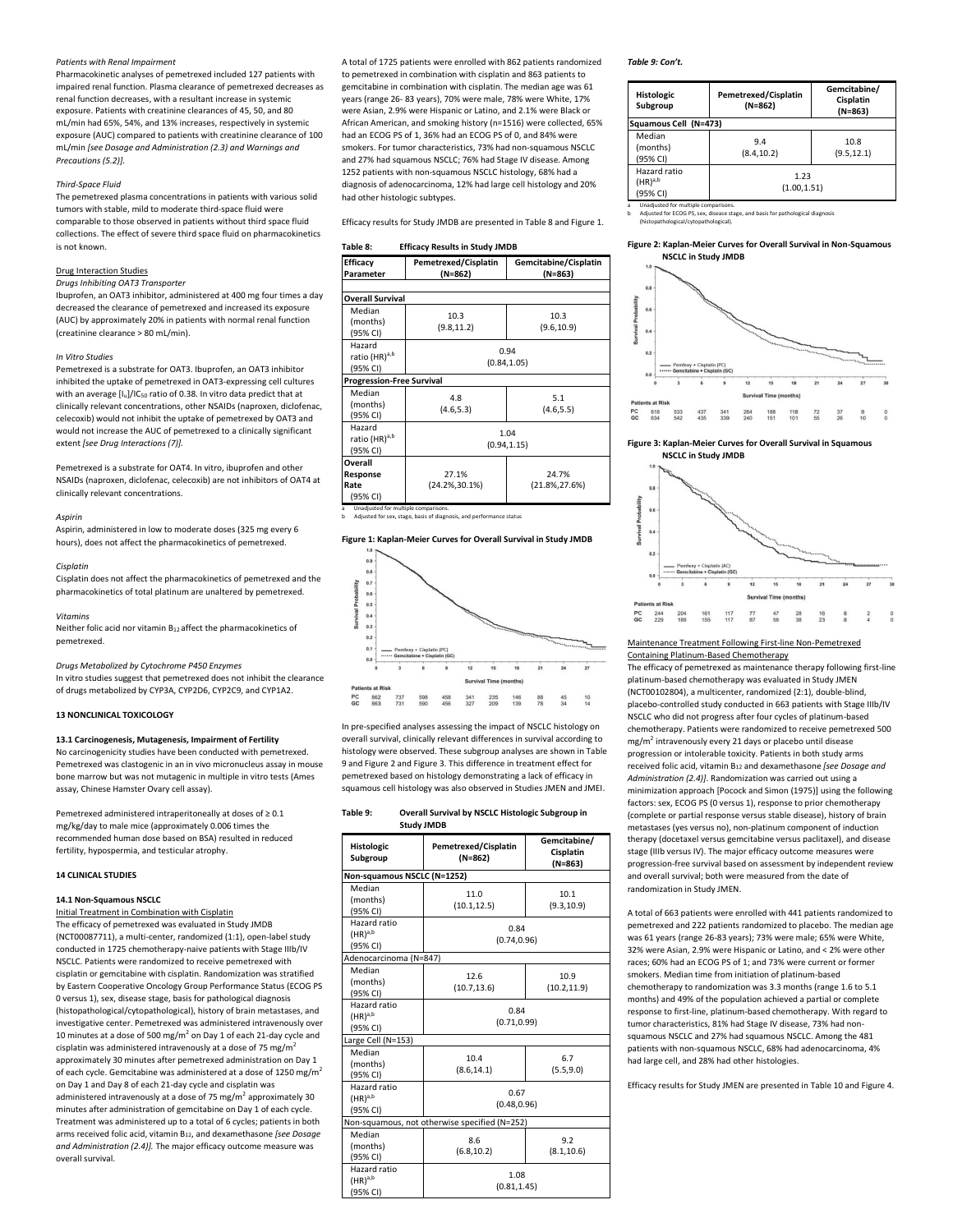## **Table 10:\_\_\_\_\_ Efficacy Results in Study JMEN**

| <b>Efficacy Parameter</b>                                                         | Pemetrexed   | Placebo     |  |
|-----------------------------------------------------------------------------------|--------------|-------------|--|
| <b>Overall survival</b>                                                           | $N = 441$    | $N = 222$   |  |
| Median (months)                                                                   | 13.4         | 10.6        |  |
| (95% CI)                                                                          | (11.9, 15.9) | (8.7, 12.0) |  |
| Hazard ratio (HR) <sup>a</sup>                                                    | 0.79         |             |  |
| (95% CI)                                                                          | (0.65, 0.95) |             |  |
| p-value                                                                           | p=0.012      |             |  |
| Progression-free survival per                                                     | $N = 387$    | $N = 194$   |  |
| independent review                                                                |              |             |  |
| Median (months)                                                                   | 4.0          | 2.0         |  |
| (95% CI)                                                                          | (3.1, 4.4)   | (1.5, 2.8)  |  |
| Hazard ratio (HR) <sup>a</sup>                                                    | 0.60         |             |  |
| (95% CI)                                                                          | (0.49, 0.73) |             |  |
| p-value<br>p < 0.00001                                                            |              |             |  |
| Hazard ratios are adjusted for multiplicity but not for stratification variables. |              |             |  |





The results of pre-specified subgroup analyses by NSCLC histology are presented in Table 11 and Figure 5 and Figure 6.

#### **Table 11:\_\_\_\_\_ Efficacy Results by NSCLC Histologic Subgroup in \_\_\_\_\_\_\_\_\_\_\_\_\_ Study JMEN**

| <b>Histologic</b><br>Subgroup                                                                    | <b>Overall Survival</b>     |                                              | <b>Progression-Free</b><br>Survival<br>Per Independent Review |                    |  |
|--------------------------------------------------------------------------------------------------|-----------------------------|----------------------------------------------|---------------------------------------------------------------|--------------------|--|
|                                                                                                  | Pemetrexed<br>$(N=441)$     | Placebo<br>$(N=222)$                         | Pemetrexed<br>(N=387)                                         | Placebo<br>(N=194) |  |
|                                                                                                  | Non-squamous NSCLC (n=481)  |                                              |                                                               |                    |  |
| Median<br>(months)                                                                               | 15.5                        | 10.3                                         | 4.4                                                           | 1.8                |  |
| Hazard<br>ratio (HR) <sup>a</sup><br>(95% CI)                                                    | 0.70<br>(0.56, 0.88)        |                                              | 0.47<br>(0.37, 0.60)                                          |                    |  |
| Adenocarcinoma (n=328)                                                                           |                             |                                              |                                                               |                    |  |
| Median<br>(months)                                                                               | 16.8                        | 11.5                                         | 4.6                                                           | 2.7                |  |
| Hazard<br>ratio (HR) <sup>a</sup><br>(95% CI)                                                    | 0.73<br>(0.56, 0.96)        |                                              | 0.51<br>(0.38, 0.68)                                          |                    |  |
|                                                                                                  | Large cell carcinoma (n=20) |                                              |                                                               |                    |  |
| Median<br>(months)                                                                               | 8.4                         | 7.9                                          | 4.5                                                           | 1.5                |  |
| Hazard<br>ratio (HR) <sup>a</sup><br>(95% CI)                                                    |                             | 0.98<br>0.40<br>(0.36, 2.65)<br>(0.12, 1.29) |                                                               |                    |  |
| Other <sup>b</sup> (n=133)                                                                       |                             |                                              |                                                               |                    |  |
| Median<br>(months)                                                                               | 11.3                        | 7.7                                          | 4.1                                                           | 1.6                |  |
| Hazard<br>ratio (HR) <sup>a</sup><br>(95% CI)                                                    | 0.61<br>(0.40, 0.94)        |                                              | 0.44<br>(0.28, 0.68)                                          |                    |  |
| Squamous cell NSCLC (n=182)                                                                      |                             |                                              |                                                               |                    |  |
| Median<br>(months)                                                                               | 9.9                         | 10.8                                         | 2.4                                                           | 2.5                |  |
| Hazard<br>ratio (HR) <sup>a</sup><br>(95% CI)<br>Hazard rating are not adjusted for multiplicity | 1.07<br>(0.77, 1.50)        |                                              | 1.03<br>(0.71, 1.49)                                          |                    |  |

a\_\_\_Hazard ratios are not adjusted for multiplicity. b\_\_\_Primary diagnosis of NSCLC not specified as adenocarcinoma, large cell carcinoma, or squamous cell carcinoma.

#### **Figure 5: Kaplan-Meier Curves for Overall Survival in Non-Squamous \_\_\_\_\_\_\_ NSCLC in Study JMEN**



**Figure 6: Kaplan-Meier Curves for Overall Survival in Squamous \_\_\_\_\_\_\_ NSCLC in Study JMEN**



Maintenance Treatment Following First-line Pemetrexed Plus Platinum Chemotherapy

The efficacy of pemetrexed as maintenance therapy following first-line platinum-based chemotherapy was also evaluated in PARAMOUNT (NCT00789373), a multi-center, randomized (2:1), double-blind, placebocontrolled study conducted in patients with Stage IIIb/IV nonsquamous NSCLC who had completed four cycles of pemetrexed in combination with cisplatin and achieved a complete response (CR) or partial response (PR) or stable disease (SD). Patients were required to have an ECOG PS of 0 or 1. Patients were randomized to receive pemetrexed 500 mg/m<sup>2</sup> intravenously every 21 days or placebo until disease progression. Randomization was stratified by response to pemetrexed in combination with cisplatin induction therapy (CR or PR versus SD), disease stage (IIIb versus IV), and ECOG PS (0 versus 1). Patients in both arms received folic acid, vitamin  $B_{12}$ , and dexamethasone. The main efficacy outcome measure was investigator-assessed progression-free survival (PFS) and an additional efficacy outcome measure was overall survival (OS); PFS and OS were measured from the time of randomization.

A total of 539 patients were enrolled with 359 patients randomized to pemetrexed and 180 patients randomized to placebo. The median age was 61 years (range 32 to 83 years); 58% were male; 95% were White, 4.5% were Asian, and < 1% were Black or African American; 67% had an ECOG PS of 1; 78% were current or former smokers; and 43% of the population achieved a partial or complete response to first-line, platinum-based chemotherapy. With regard to tumor characteristics, 91% had Stage IV disease, 87% had adenocarcinoma, 7% had large cell, and 6% had other histologies.

Efficacy results for PARAMOUNT are presented in Table 12 and Figure 7.

## **Table 12:\_\_\_\_\_ Efficacy Results in PARAMOUNT**

| <b>Efficacy Parameter</b>              | Pemetrexed<br>(N=359) | Placebo<br>$(N=180)$ |  |
|----------------------------------------|-----------------------|----------------------|--|
| <b>Overall survival</b>                |                       |                      |  |
| Median (months)                        | 13.9                  | 11.0                 |  |
| (95% CI)                               | (12.8, 16.0)          | (10.0, 12.5)         |  |
| Hazard ratio (HR) <sup>a</sup>         | 0.78                  |                      |  |
| (95% CI)                               | (0.64, 0.96)          |                      |  |
| p-value                                | $p=0.02$              |                      |  |
| Progression-free survival <sup>b</sup> |                       |                      |  |
| Median (months)                        | 4.1                   | 2.8                  |  |
| (95% CI)                               | (3.2, 4.6)            | (2.6, 3.1)           |  |
| Hazard ratio (HR) <sup>a</sup>         | 0.62                  |                      |  |
| (95% CI)                               | (0.49, 0.79)          |                      |  |
| p-value<br>p < 0.0001                  |                       |                      |  |

a\_\_\_Hazard ratios are adjusted for multiplicity but not for stratification variables. b\_\_\_Based on investigator's assessment.





#### Treatment of Recurrent Disease After Prior Chemotherapy The efficacy of pemetrexed was evaluated in Study JMEI

(NCT00004881), a multicenter, randomized (1:1), open-label study conducted in patients with Stage III or IV NSCLC that had recurred or progressed following one prior chemotherapy regimen for advanced disease. Patients were randomized to receive pemetrexed 500 mg/m<sup>2</sup> intravenously or docetaxel 75 mg/ $m^2$  as a 1-hour intravenous infusion once every 21 days. Patients randomized to pemetrexed also received folic acid and vitamin B<sub>12</sub>. The study was designed to show that overall survival with pemetrexed was non-inferior to docetaxel, as the major efficacy outcome measure, and that overall survival was superior for patients randomized to pemetrexed compared to docetaxel, as a secondary outcome measure.

A total of 571 patients were enrolled with 283 patients randomized to pemetrexed and 288 patients randomized to docetaxel. The median age was 58 years (range 22 to 87 years); 72% were male; 71% were White, 24% were Asian, 2.8% were Black or African American, 1.8% were Hispanic or Latino, and < 2% were other races; 88% had an ECOG PS of 0 or 1. With regard to tumor characteristics, 75% had Stage IV disease; 53% had adenocarcinoma, 30% had squamous histology; 8% large cell; and 9% had other histologic subtypes of NSCLC.

The efficacy results in the overall population and in subgroup analyses based on histologic subtype are provided in Table 13 and Table 14, respectively. Study JMEI did not show an improvement in overall survival in the intent-to-treat population. In subgroup analyses, there was no evidence of a treatment effect on survival in patients with squamous NSCLC; the absence of a treatment effect in patients with squamous NSCLC was also observed Studies JMDB and JMEN *[see Clinical Studies (14.1)].*

| Table 13: |  | <b>Efficacy Results in Study JMEI</b> |  |  |
|-----------|--|---------------------------------------|--|--|
|-----------|--|---------------------------------------|--|--|

| <b>Efficacy Parameter</b>      | Pemetrexed<br>$(N=283)$ | <b>Docetaxel</b><br>$(N=288)$ |  |
|--------------------------------|-------------------------|-------------------------------|--|
| <b>Overall survival</b>        |                         |                               |  |
| Median (months)                | 8.3                     | 7.9                           |  |
| (95% CI)                       | (7.0, 9.4)              | (6.3, 9.2)                    |  |
| Hazard ratio (HR) <sup>a</sup> | 0.99                    |                               |  |
| (95% CI)                       | (0.82, 1.20)            |                               |  |
| Progression-free survival      |                         |                               |  |
| Median (months)                | 2.9                     | 2.9                           |  |
| (95% CI)                       | (2.4, 3.1)              | (2.7, 3.4)                    |  |
| Hazard ratio (HR) <sup>a</sup> | 0.97                    |                               |  |
| (95% CI)                       | (0.82, 1.16)            |                               |  |
| Overall response rate          | 8.5%                    | 8.3%                          |  |
| (95% CI)                       | $(5.2\%, 11.7\%)$       | $(5.1\%, 11.5\%)$             |  |

**Table 14:\_\_\_\_\_ Exploratory Efficacy Analyses by Histologic Subgroup \_\_\_\_\_\_\_\_\_\_\_\_\_ in Study JMEI**

| <b>Histologic Subgroup</b>     | Pemetrexed<br>(N=283) | Docetaxel<br>(N=288) |  |
|--------------------------------|-----------------------|----------------------|--|
| Non-squamous NSCLC (n=399)     |                       |                      |  |
| Median (months)                | 9.3                   | 8.0                  |  |
| (95% CI)                       | (7.8, 9.7)            | (6.3, 9.3)           |  |
| Hazard ratio (HR) <sup>a</sup> | 0.89                  |                      |  |
| (95% CI)                       | (0.71, 1.13)          |                      |  |
| Adenocarcinoma (N=301)         |                       |                      |  |
| Median (months)                | 9.0                   | 9.2                  |  |
| (95% CI)                       | (7.6, 9.6)            | (7.5, 11.3)          |  |
| Hazard ratio (HR) <sup>a</sup> | 1.09                  |                      |  |
| (95% CI)                       | (0.83.1.44)           |                      |  |
| Large Cell (N=47)              |                       |                      |  |
| Median (months)                | 12.8                  | 4.5                  |  |
| (95% CI)                       | (5.8, 14.0)           | (2.3, 9.1)           |  |
| Hazard ratio (HR) <sup>a</sup> | 0.38                  |                      |  |
| (95% CI)                       | (0.18, 0.78)          |                      |  |
| Other <sup>b</sup> (N=51)      |                       |                      |  |
| Median (months)                | 9.4                   | 7.9                  |  |
| (95% CI)                       | (6.0, 10.1)           | (4.0, 8.9)           |  |
| Hazard ratio (HR) <sup>a</sup> | 0.62                  |                      |  |
| (95% CI)                       | (0.32, 1.23)          |                      |  |
| Squamous NSCLC (N=172)         |                       |                      |  |
| Median (months)                | 6.2                   | 7.4                  |  |
| (95% CI)                       | (4.9, 8.0)            | (5.6, 9.5)           |  |
| Hazard ratio (HR) <sup>a</sup> | 1.32                  |                      |  |
| (95% CI)                       | (0.93, 1.86)          |                      |  |

a Hazard ratio unadjusted for multiple comparisons.

e comparisons.<br>cified as adenocarcinoma, large cell carcinoma, or squamous cell \_\_\_\_carcinoma

#### **14.2 Mesothelioma**

The efficacy of pemetrexed was evaluated in Study JMCH (NCT00005636), a multicenter, randomized (1:1), single-blind study conducted in patients with MPM who had received no prior chemotherapy. Patients were randomized (n=456) to receive pemetrexed 500 mg/m<sup>2</sup> intravenously over 10 minutes followed 30 minutes later by cisplatin 75 mg/ $m^2$  intravenously over two hours on Day 1 of each 21-day cycle or to receive cisplatin 75 mg/m intravenously over 2 hours on Day 1 of each 21-day cycle; treatment continued until disease progression or intolerable toxicity. The study was modified after randomization and treatment of 117 patients to require that all patients receive folic acid 350 mcg to 1000 mcg daily beginning 1 to 3 weeks prior to the first dose of pemetrexed and continuing until 1 to 3 weeks after the last dose, vitamin  $B_{12}$  1000 mcg intramuscularly 1 to 3 weeks prior to first dose of pemetrexed and every 9 weeks thereafter, and dexamethasone 4 mg orally, twice daily, for 3 days starting the day prior to each pemetrexed dose. Randomization was stratified by multiple baseline variables including KPS, histologic subtype (epithelial, mixed, sarcomatoid, other), and